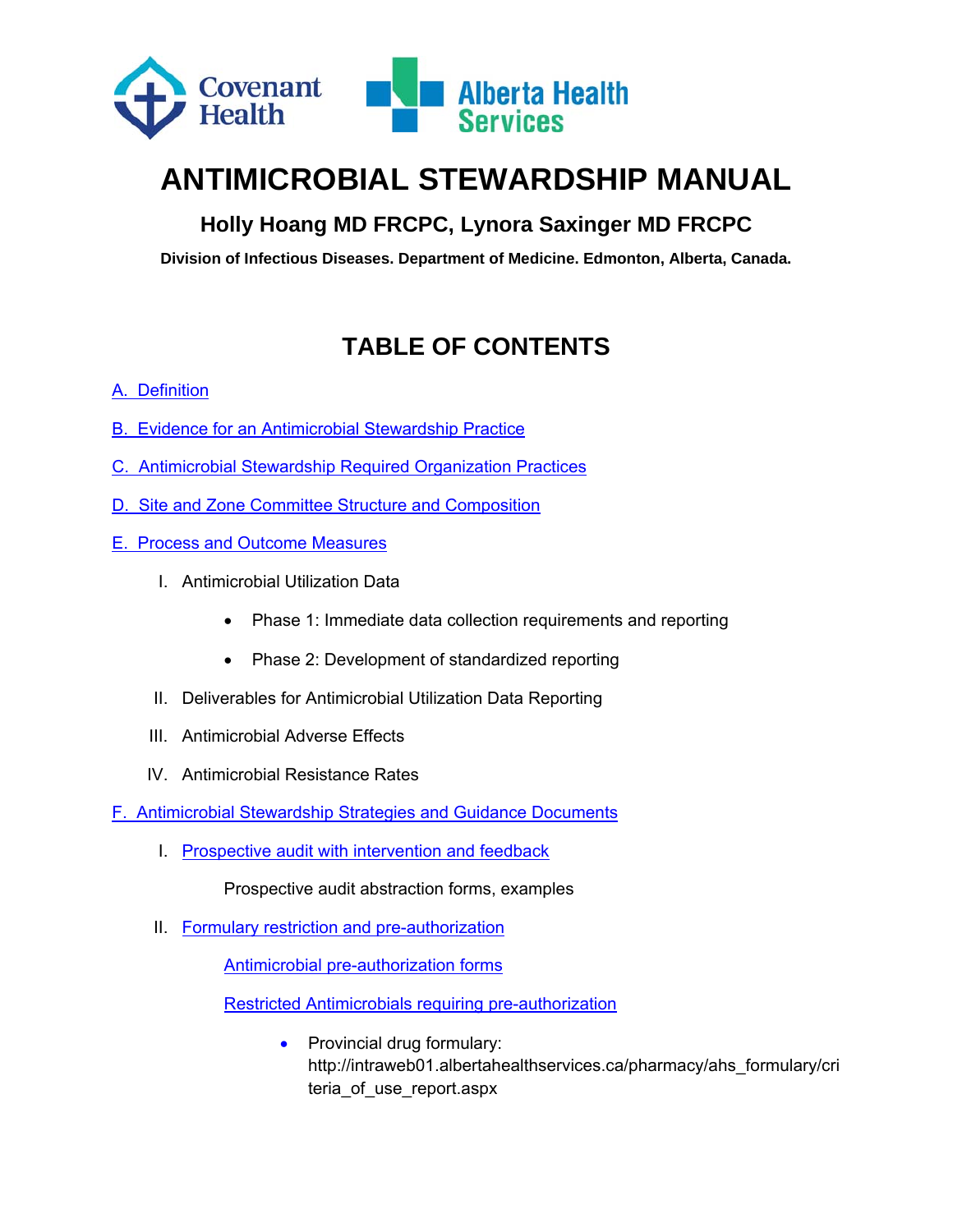- III. Education
- IV. Practice guidelines
- V. Clinical Pathways
- VI. Streamlining of antimicrobial therapy
- VII. Dose optimization
- VIII. Parenteral to oral conversion

Antimicrobials with excellent oral bioavailability

Therapeutic Interchanges

- List of Therapeutic Interchanges: http://intraweb01.albertahealthservices.ca/pharmacy/documents/form ulary/TI.pdf
- IX. Stewardship Relevant Microbiology Laboratory Practices

Antimicrobial susceptibility reporting

Local Antibiogram Summary plus links

- Dynalife antibiogram: http://dynalifedx.com/HealthProfessionals/LabInformation/Antibiogram s/tabid/1317/Default.aspx
- University of Alberta Hospital antibiogram

 http://www.albertahealthservices.ca/3294.asp www.antibiogram.ca

- G. Annual Reports and Project Reports
- H. Appendices
	- 1. Prospective audit abstraction forms
	- 2. List of Therapeutic Interchanges
	- 3. Antimicrobial order form and Anti-fungal order form
	- 4. Practice guideline pocket summaries

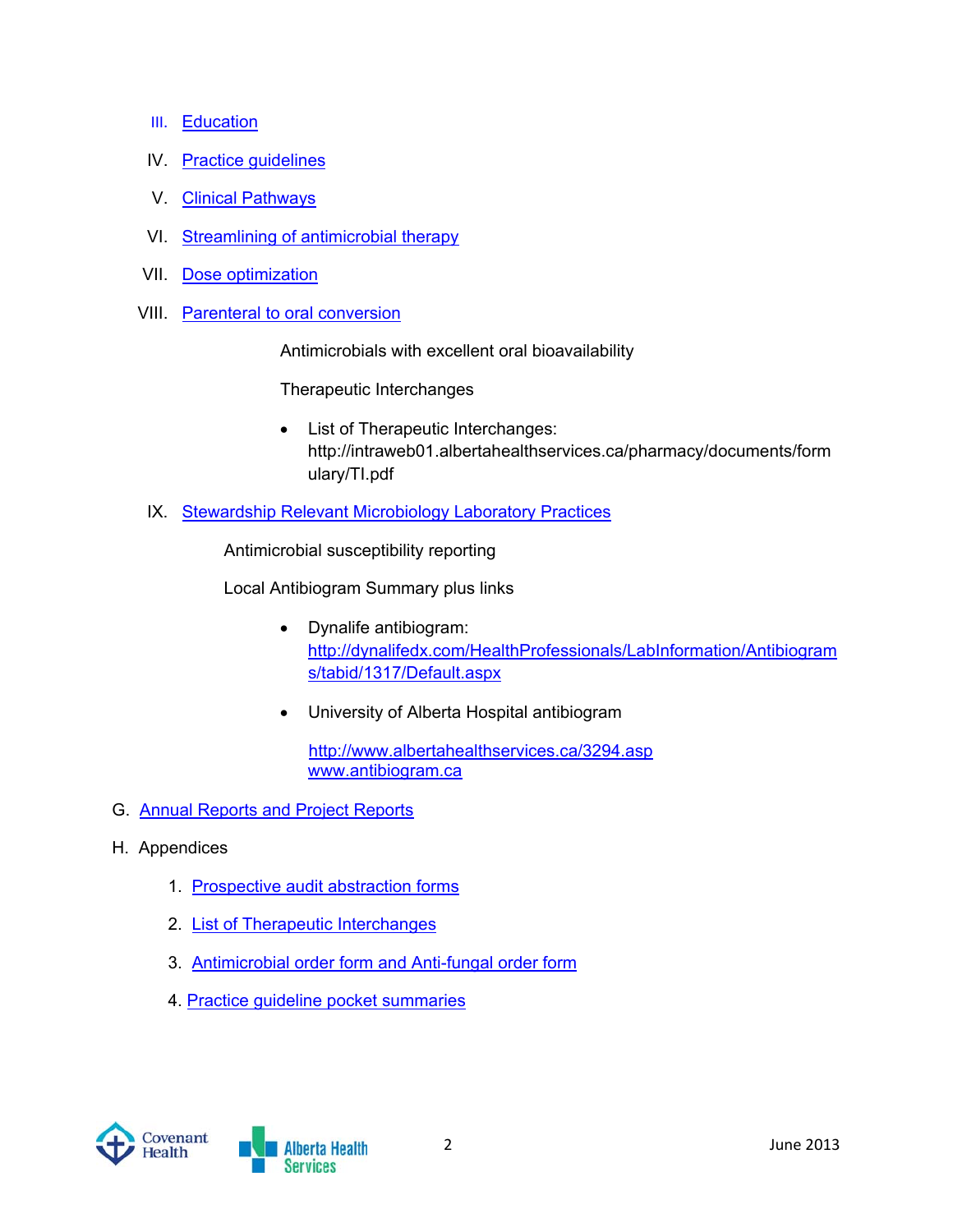#### **A. DEFINITION**

Antimicrobial stewardship is an interdisciplinary activity that promotes appropriate selection, dosing, route and duration of antimicrobial therapy to:

- Optimize patient clinical outcomes
- Minimize antibiotic adverse effects / toxicity
- Reduce the selection of certain pathogenic organisms (e.g. *Clostridium difficile*)
- Reduce or stabilize antimicrobial resistance

#### **B. EVIDENCE FOR ANTIMICROBIAL STEWARDSHIP**

Antimicrobials are among the most commonly prescribed medications in acute care centers. It is recognized that up to 50% of antimicrobial use is inappropriate resulting in patient adverse effects, *Clostridium difficile* infections, and emergence of resistant organisms (1). All of the above result in increased patient morbidity and mortality, prolonged hospital stays and increased health care costs (1, 2, 3). Antimicrobial Stewardship programs are effective patient safety initiatives designed to optimize safe and effective antimicrobial prescribing and minimize adverse events through multi-pronged strategies. The benefits of antimicrobial stewardship have previously been inferential associating a reduction in antimicrobial use to decreased antimicrobial resistance, adverse drug effects, and *C. difficile* rates. With increased implementation, data is now increasingly available to support attainment of the following goals:

#### **1. Improved Patient Safety**

Studies have demonstrated that Stewardship initiatives can limit antibiotic toxicities and unintended consequences of antibiotic therapy such as patient level drug resistance, and *C. difficile* infection, for example:

- prospective audits with intervention and feedback were shown to decrease parenteral broad spectrum antimicrobial use by 22%, despite a 15% increase in patient acuity over a 7 year period, with a corresponding decrease in *C. difficile* and nosocomial drug resistant Enterobacteriaceae infections (4)
- Drug formulary restrictions and pre-authorization requirements have been effective in controlling *C. difficile* nosocomial outbreaks (4, 5, 6).

Characteristically stewardship results in decreased drug costs, which, while not a prime driver, can allow for stewardship infrastructure development and program support initially.

 A stewardship program including clinical decision pathways resulted in more appropriate dosing of nephrotoxic agents such as gentamicin and vancomycin by at least 20% (7).

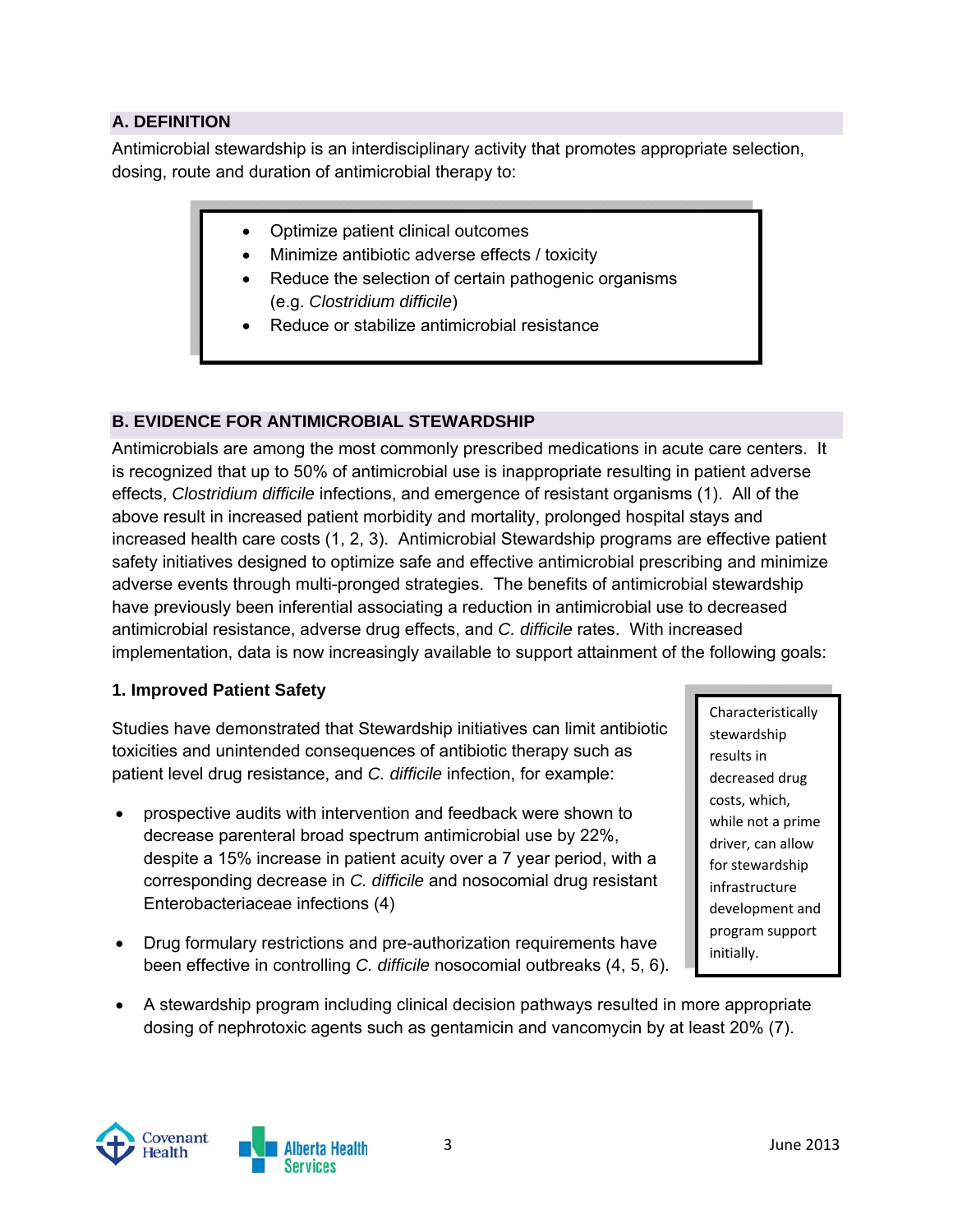#### **2. Improved Patient Outcome**

Decreased hospital length of stay and re-admission rates are often used as surrogates for patient outcome. One center demonstrated that the implementation of clinical pathways compared with conventional management of community acquired pneumonia resulted in a 1.7 day decrease in the median length of hospital stay, an 18% decrease in the rate of admissions of low-risk patients and 1.7 fewer mean days of intravenous therapy, all without compromising complications, readmission rates or mortality (8). Respiratory tract infections account for 49% of antibiotic prescribing in Intensive Care Units (ICUs); however, 63% of the antibiotics were for clinical suspicion rather than proven infection (9). Singh et al. demonstrated that managing suspected ventilator associated pneumonia (VAP) with a clinical pathway, which entailed empiric ciprofloxacin in patients with CPIS<6 (Clinical Pulmonary Infection Score) and cessation in 72 hours if the CPIS remained <6, resulted in 7 fewer days of antibiotic exposure, 6 fewer days of ICU length of stay and a reduction in antimicrobial resistance from 38% to 14% resulting in early termination of the study (9). One center demonstrated that implementing a prospective audit and feedback program for antimicrobial use was associated with a significant decrease in mean hospital length of stay and mortality without compromising re-admission rates (10).

#### **3. Reduced Antimicrobial Resistance**

Reducing antimicrobial resistance is particularly important in this day and age where the emergence of drug resistant organisms is increasing and new antimicrobials approved for use are declining, both of which are limiting our treatment armamentarium. White et al. demonstrated that Infectious Diseases pre-approval of broad-spectrum antimicrobials resulted in increased susceptibility of gram negative bacteria over time to both restricted and nonrestricted antimicrobials with no change in time to antibiotic administration (11). Furthermore, upon establishing a comprehensive Antimicrobial Stewardship program, Carney Hospital was able to demonstrate a drastic reduction in the rate of Vancomycin resistant enterococci (VRE), and drug resistant Enterobacteriaceae infections (4).

#### **4. Reduced Healthcare Costs**

Antimicrobials account for 30% of the hospital pharmacy budget (1). Health care facilities with comprehensive antimicrobial stewardship programs have demonstrated a 22-35% decrease in antimicrobial use resulting in an annual savings of \$200,000 - \$900,000 thereby justifying the time and resources needed to maintain Antimicrobial Stewardship Programs (2, 4, 10, 11, 12).

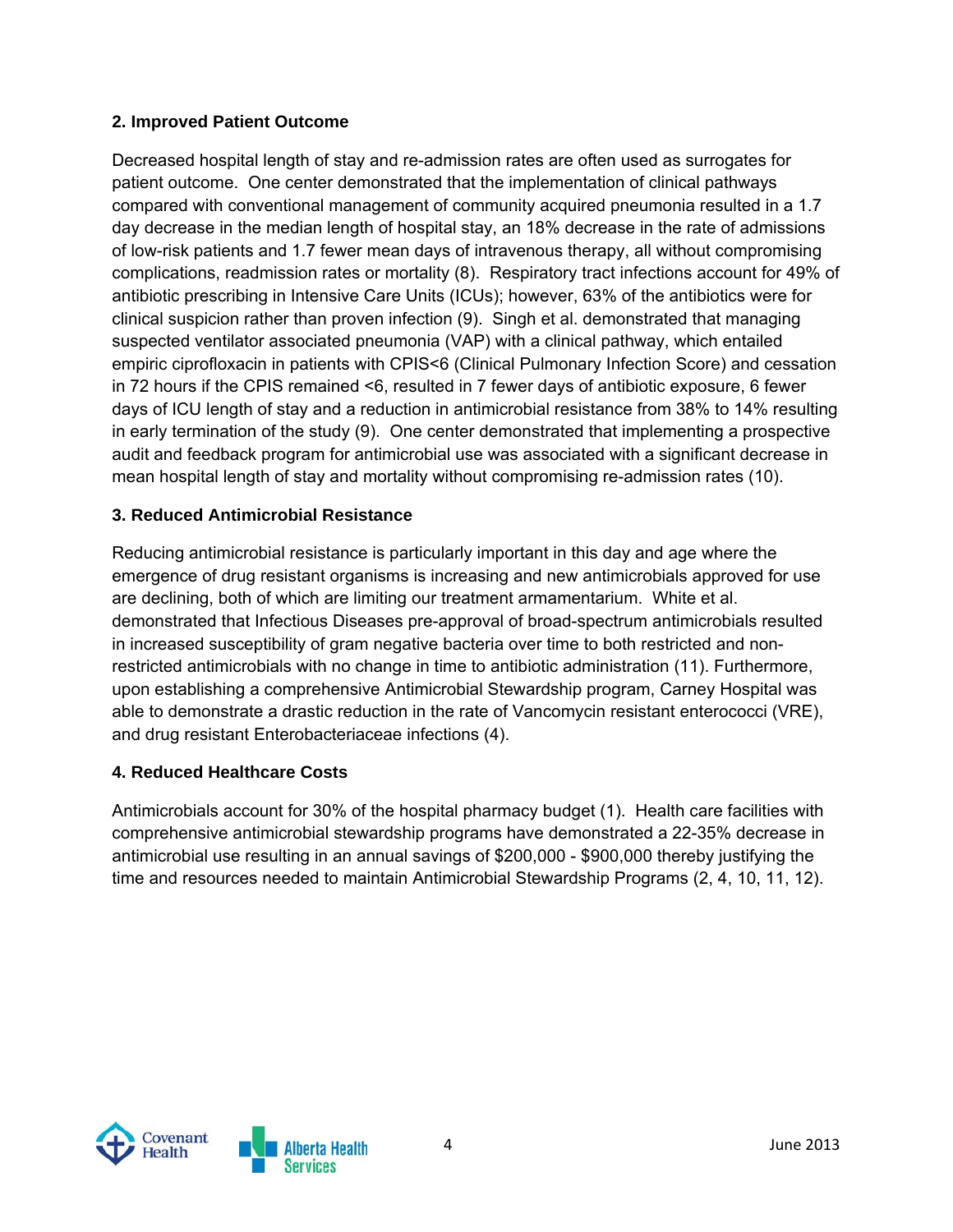#### **C. ANTIMICROBIAL STEWARDSHIP: REQUIRED ORGANIZATION PRACTICES**

As of January 2012, Accreditation Canada passed "Antimicrobial Stewardship Required Organizational Practices" for all acute care organizations. Programs will be evaluated for compliance effective January 2014.

Tests for compliance include the following:

| Major | The organization implements an antimicrobial stewardship program.                                                                                                                                                                                                                                                                                                                                                                                |
|-------|--------------------------------------------------------------------------------------------------------------------------------------------------------------------------------------------------------------------------------------------------------------------------------------------------------------------------------------------------------------------------------------------------------------------------------------------------|
| Major | The program includes lines of accountability for implementation.                                                                                                                                                                                                                                                                                                                                                                                 |
| Major | The program is inter-disciplinary involving pharmacists, infectious diseases<br>physicians, infection control specialists, physicians, microbiology staff, hospital<br>administrators, and information system specialists, as available and appropriate.                                                                                                                                                                                         |
| Major | The program includes interventions to optimize antimicrobial use that may include<br>audit and feedback, a formulary of targeted antimicrobials and approved<br>indications, education, antimicrobial order forms, guidelines and clinical pathways<br>for antimicrobial utilization, strategies for streamlining or de-escalation of therapy,<br>dose optimization, and parenteral to oral conversion of antimicrobials (where<br>appropriate). |
| Minor | The organization establishes mechanisms to evaluate the program on an ongoing<br>basis, and shares results with stakeholders in the organization.                                                                                                                                                                                                                                                                                                |

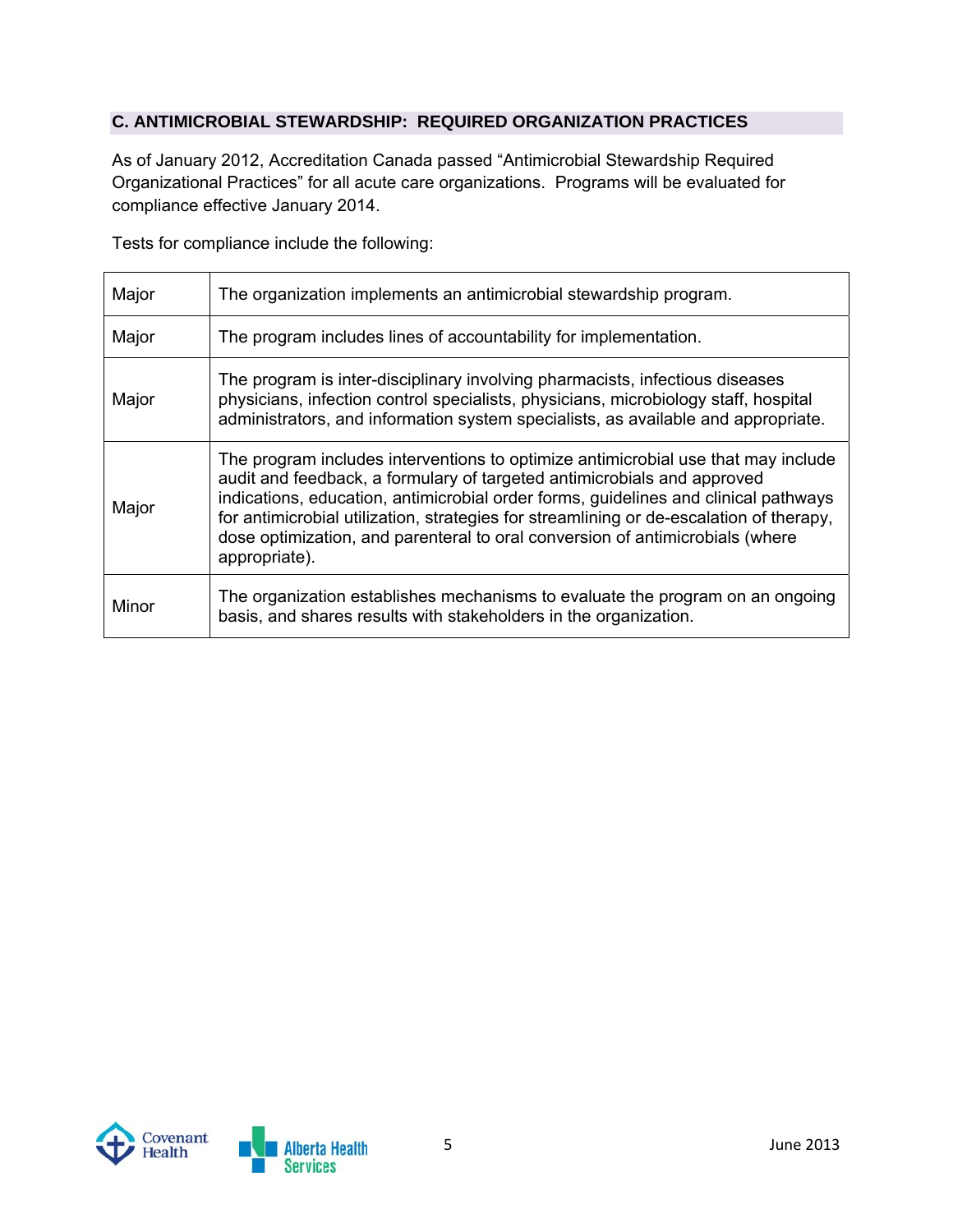### **D. EDMONTON ZONE ANTIMICROBIAL STEWARDSHIP WORKING GROUP**

The Edmonton Zone Antimicrobial Stewardship Working Group functions under the auspices of Quality Assurance and Patient Safety. Alberta Health Services (AHS) and Covenant Health Core members include the following:

- Infectious Diseases Physician(s)
	- o Lynora Saxinger, MD (Co-Chair, Provincial Antimicrobial Stewardship Committee; Co-Chair, Edmonton Zone Antimicrobial Stewardship Working Group)
	- o Holly Hoang, MD (Medical Director, Antimicrobial Stewardship, Covenant Health)
	- o Wendy Sligl, MD (Infectious Diseases, Critical Care)
	- o Bonita Lee, MD (Pediatric Infectious Diseases)
- Clinical Pharmacists with Infectious Diseases training
	- o Susan Fryters, BScPharm, ACPR (AHS Antimicrobial Utilization/Infectious Diseases Pharmacist)
	- o Margaret Gray, BSP (Clinical Practice Lead, AHS/Covenant Health Pharmacy)
- Pharmacists
	- o Michael Guirguis, Drug Stewardship pharmacist, Edmonton Zone
	- o Sandra Leung, Pharmacy Manager, Continuing Care, Edmonton Zone
- Administrators
	- o Donna Daniec (Executive director, AHS Integrated Quality Management; Co-Chair, Edmonton Zone Antimicrobial Stewardship Working Group)
	- o Jon Popowich (Vice President, Quality, Covenant Health)
	- o Deb vanHaaften (Executive Director, Pharmacy Edmonton & Area)
	- o Gordon Stewart, PharmD (Corporate Director, Pharmacy Services, Covenant Health)
- Clinical Microbiologists
	- o Jeff Fuller, PhD, FCCM
	- o Jasmine Ahmed-Bentley, MD
- Infection Prevention & Control
	- o Uma Chandran, MD (Medical Director, Infection Prevention & Control, RAH/GRH)
	- o Janet Barclay (Director, Infection Prevention & Control, Edmonton Zone)
- Representatives from the various medical departments (Internal Medicine, NARP, Surgery, Critical Care, Pediatrics, Seniors Health)

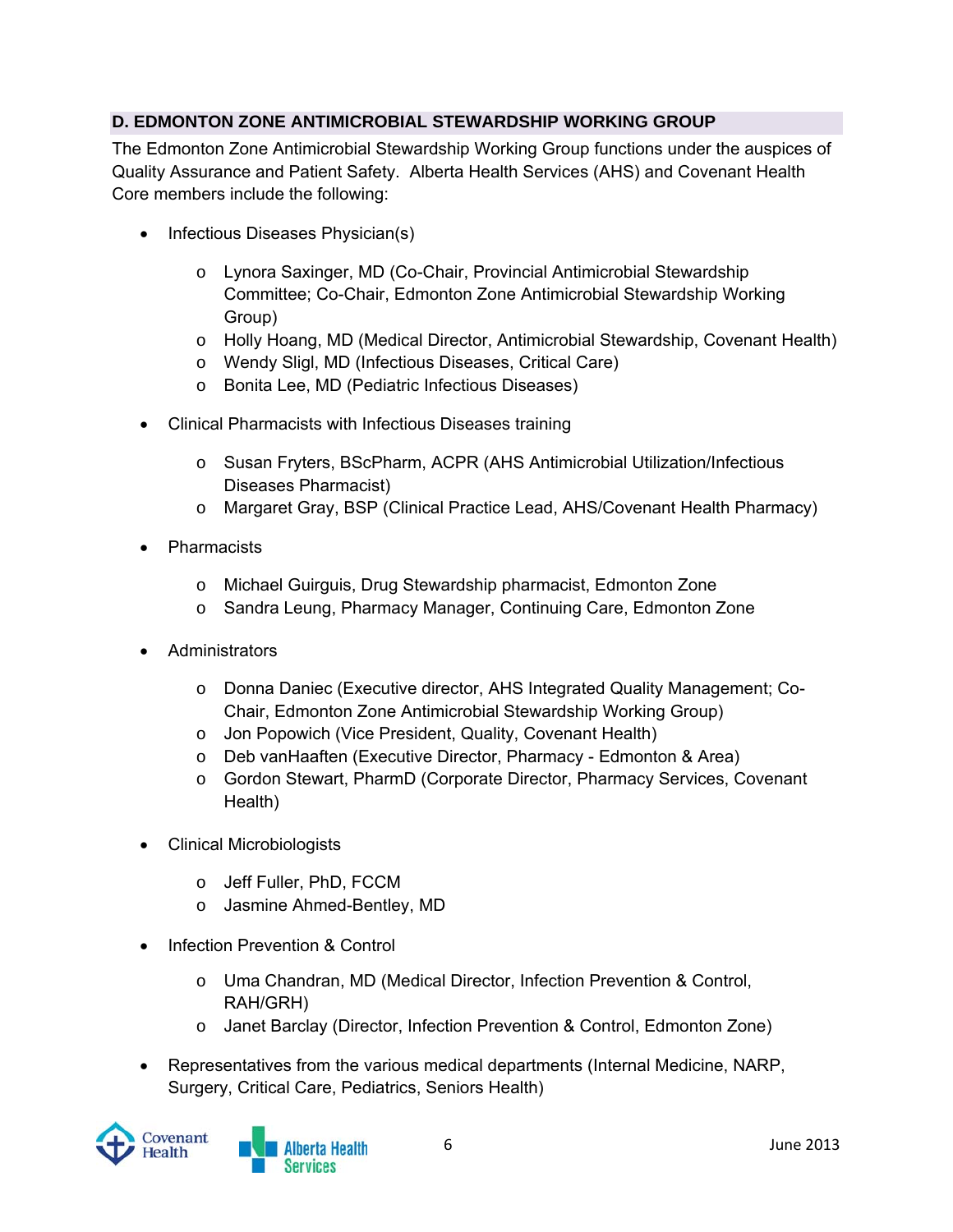### **E. PROCESS AND OUTCOME MEASURES**

### **I. ANTIMICROBIAL UTILIZATION DATA**

#### **Phase 1:**

Each site to have, at minimum, reports showing the amount of drug dispensed from the pharmacy on a quarterly basis by site, program and unit with a display of trends over time measured as:

- Dollars spent on each antibiotic
- Units dispensed

#### **Phase 2:**

Standardized measures of antimicrobial consumption are preferred for comparisons across centers, and should be standardized into rates, using hospital denominator data. The denominator data should be derived in the same way between sites of care optimally using the same data used to track nosocomial infections and Antimicrobial Resistant Organisms by Infection Prevention and Control (e.g. DDD/1000 patient days.)

- Defined daily doses (DDDs), as used by the World Health Organization (WHO), is calculated as the total number of grams of an antimicrobial agent used divided by the number of grams in an average adult daily dose. WHO publishes DDD values on http://www.whocc.no/atcddd/. DDD is less accurate in pediatrics, across body mass indices, and in populations with renal impairment requiring dose adjustments. Therefore, sites with hemodialysis and pediatrics will not find the conversion as accurate although the intrasite trends will be robust. Direct site to site comparisons would not be expected to be highly useful unless the hospital case mix data are reviewed concurrently. The capability of reporting use in DDDs exists for those sites in Edmonton using the Centricity pharmacy system (all except UAH & RAH).
- Days of Therapy (DOT), as recommended by the Centers for Disease Control and Prevention, is now the preferred measure of antimicrobial use because it is more applicable to different populations and less likely to be affected by different dosing schemes. This would be the eventual goal for all sites, and should be considered as systems upgrade.

### **II. DELIVERABLES FOR ANTIMICROBIAL UTILIZATION DATA REPORTING**

AHS and Covenant inpatient facility antimicrobial utilization / Hospital pharmacy departments have varying information systems and reporting capabilities. Data review and interpretation is a key element of developing stewardship initiatives that target the highest impact interventions. Thus, the following plan identifies imminent, medium and long term reporting requirements to guide IT efforts as they work towards a more standardized reporting system.

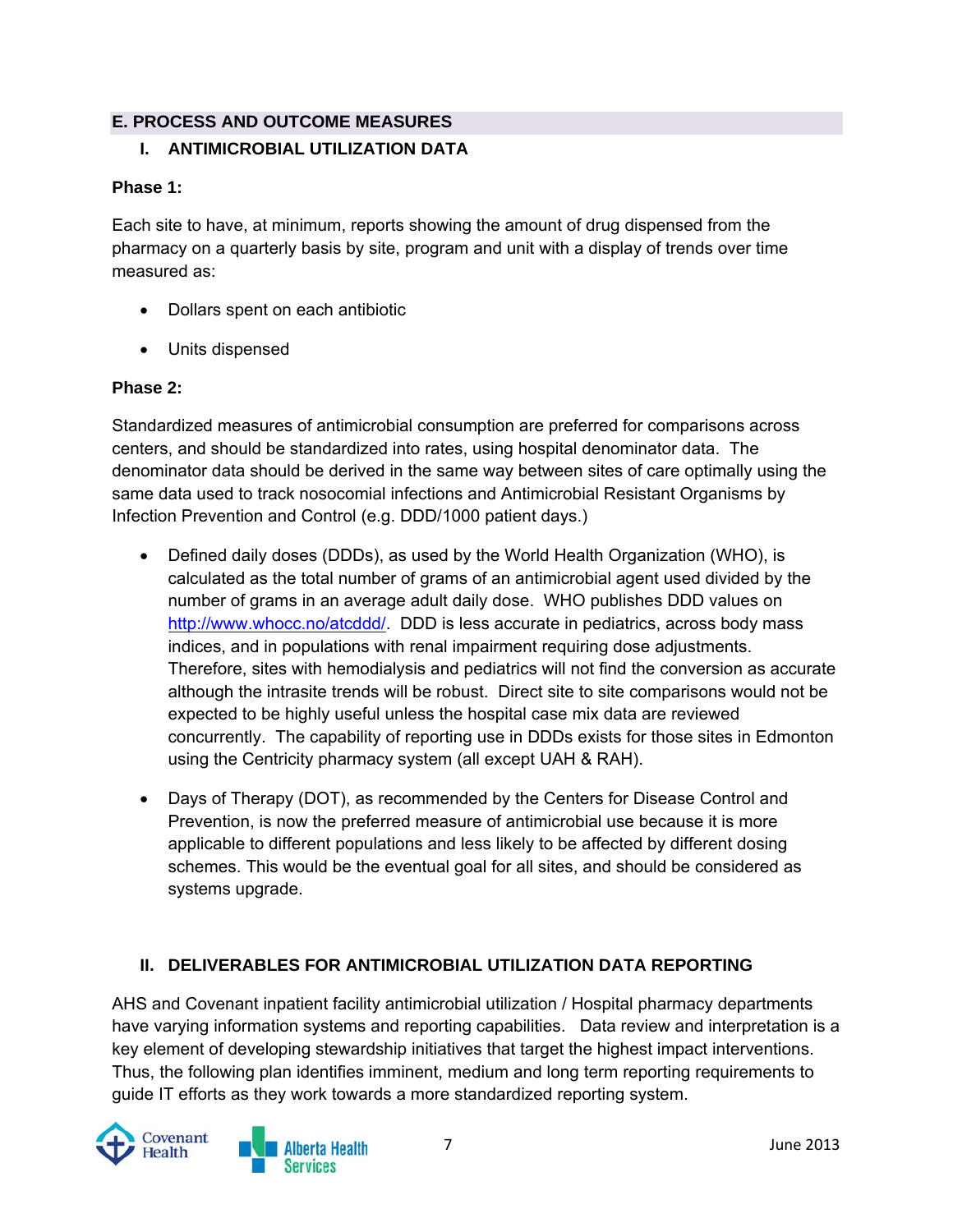#### **Short Term Goals**

- 1) All acute care sites should develop the capacity to issue quarterly reports of antimicrobial utilization in expenditures, according to a basic template developed by the Antimicrobial Stewardship Committee (ASC). This should be reported to the Site leadership with analysis and commentary from Antimicrobial Stewardship representatives from that site.
- 2) Site reports should be reviewed by the Zonal Stewardship Working Group or equivalent to help define site based goals and deliverables. Site reports should be collated to a zone wide report (and program based reports if possible) - this should be reviewed by Zone Stewardship Working groups and analyzed with recommendations going to Site and Zone leadership, Pharmacy, and Programs.
- 3) The large academic and tertiary hospital sites should develop the capacity to issue reports in DDDs by April 2013. The data dictionary/spreadsheet could be developed centrally with AHS IT support and shared to reduce workload in converting dollars- to grams to DDDs (WHO defined.)

#### **Medium Term Goals**

- 4) All sites develop the capacity to report in DDDs. The core working group membership and the ASC could assist Pharmacy and IT in developing a report template and identifying which data fields are a "must" in the reports.
- 5) Integration of patient demographics in the reporting to get DDDs/1000 pt days per site (admission and discharge day is plus one day) and by admissions (this should be patients admitted to hospital, not admissions to wards) should also be accomplished to have appropriate denominators to looks at differing patterns between sites. The demographic information has to be derived from the same source as Infection Prevention and Control (IP&C) numbers to allow concurrent assessment of Antibiotic resistant organisms (ARO) monitoring and *C. difficile* rates.

#### **Longer Term Goals**

- 6) Work towards reporting DOTs, with ongoing development of information systems capabilities to support stewardship functions. Sites that have Dialysis programs and Pediatric sites should be first in DOT rollout.
- 7) Integration of antibiogram based resistance data on site and zone basis with utilization data.

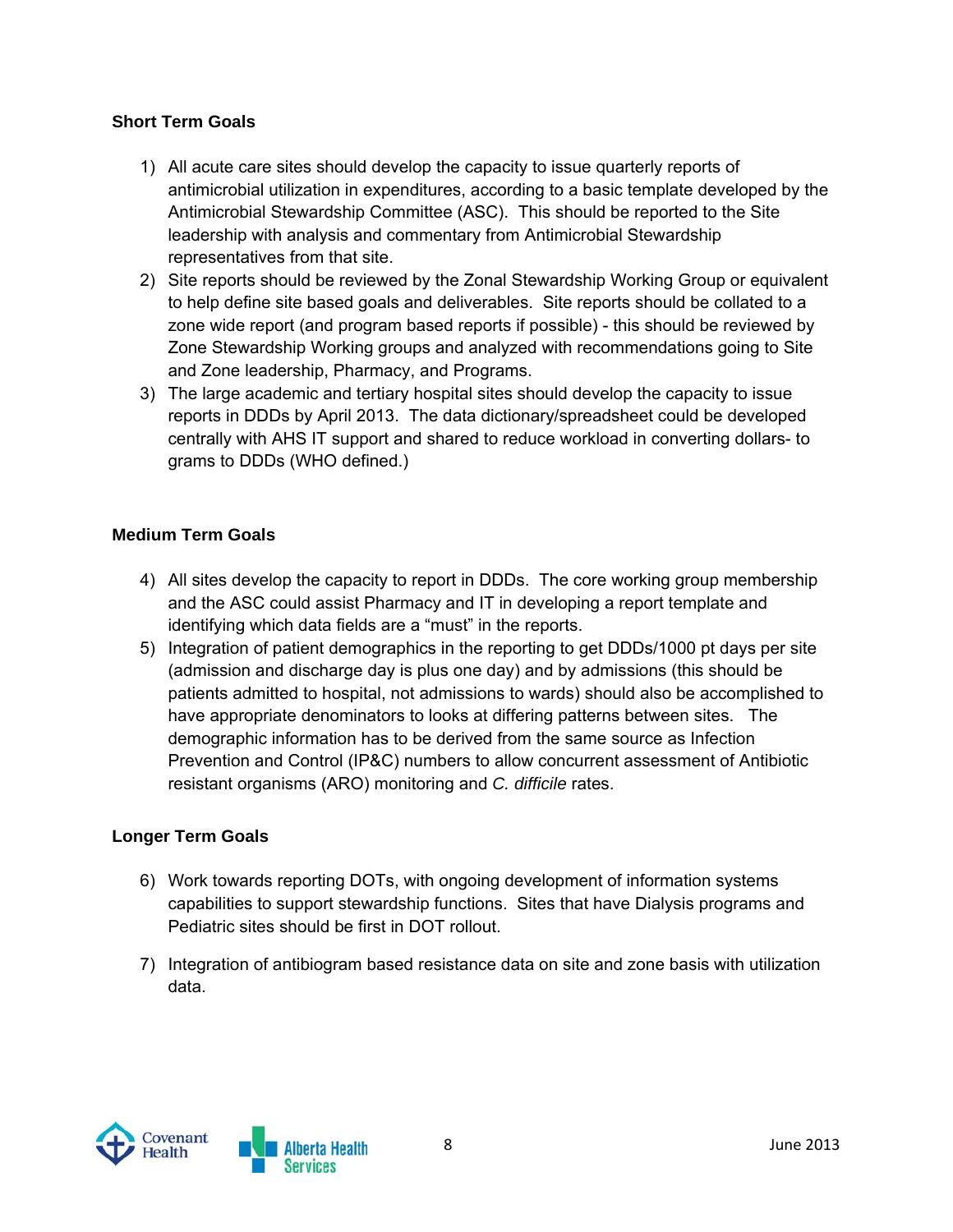#### **III. ANTIMICROBIAL ADVERSE EFFECTS**

- Quarterly incidence rates of hospital-acquired *Clostridium difficile* as tabulated by Infection Prevention and Control
- Future development of an antimicrobial adverse event voluntary reporting system which highlights both antimicrobial stewardship and patient safety objectives

#### **IV. ANTIMICROBIAL RESISTANCE RATES**

- Antimicrobial resistance pertaining to the following organisms will be examined annually looking for nosocomial resistance pressure which are subject to changes in antibiotic prescribing:
	- o *Ps. aeruginosa*
	- o *Acinetobacter spp.*
	- o Extended spectrum beta-lactamase (ESBL) producing gram negative bacilli
	- o *Serratia spp.*

#### **F. ANTIMICROBIAL STEWARDSHIP STRATEGIES AND GUIDANCE DOCUMENTS**

#### **I. PROSPECTIVE AUDIT WITH INTERVENTION AND FEEDBACK**

#### **Definition and Objectives**

Prospective audit with intervention and feedback has been shown to be the most effective method of decreasing inappropriate antibiotic use with the most enduring effects. Audits of antimicrobial use will be conducted on hospital units to gather prescribing data and identify areas for improvement. Collected data will address the following:

- What is the medical indication for the antibiotic?
- According to practice guidelines, was empiric therapy chosen appropriately? In the absence of practice guidelines, appropriateness will be judged by considering the most likely pathogens implicated and whether the antimicrobial provided the most encompassing yet streamlined coverage
- Are antimicrobials streamlined appropriately according to culture results?
- Is the ordered dose and duration of antimicrobial appropriate?
- Was intravenous to oral conversion of therapy performed in a timely manner?

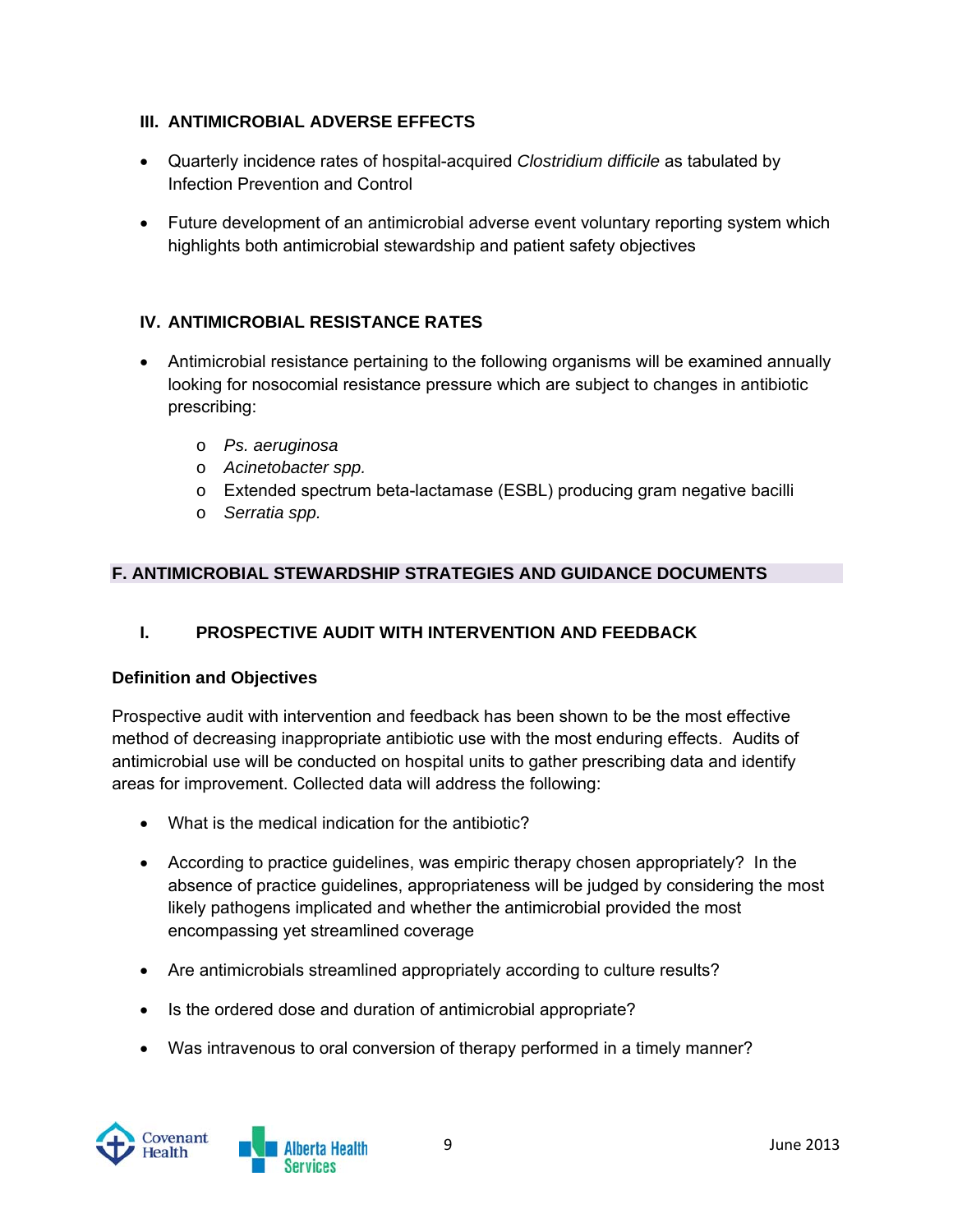The information will be collected using standardized audit forms (**Appendix 1**). A copy of the form will remain in the chart for the attending service and a copy will be retained for data collection. Attempts will be made to provide feedback to the attending team in person.

Ultimately, the data collected from these audits will be used to identify salient stewardship opportunities that require immediate attention, and to identify needed educational topics for future rounds/educational sessions.

### **The Audit Process**

The frequency and method of performing audits will be site-dependent. Smaller sites may be amenable to more frequent and comprehensive prospective audits whereas this may not be feasible for the larger sites. What follows are examples of auditing processes that can be selected according to site size and priority.

- Routine Audit
	- $\circ$  On a bi-monthly basis, the team will perform an audit of selected hospital inpatient units such that all units are audited over a 12 month span. All patients on the chosen unit will be included if they are on an antimicrobial.
	- $\circ$  This method is suitable for smaller sites that have the ability to canvas all units. Benefits include capturing comprehensive site-wide data that can be used to further target stewardship strategies.
- Audit by Medication
	- $\circ$  All admitted patients at the site are audited if they are on an antibiotic chosen by the Committee to be of interest.
	- $\circ$  This method is useful for investigating prescribing of an antibiotic that is being used in excess (e.g. If the rate of meropenem prescribing doubled, a meropenem audit can be performed to determine if use is appropriate).
- Audit by Diagnosis or Procedure
	- o All admitted patients with a chosen admitting infectious diagnosis or receiving a specified procedure are audited.
	- o Useful to determine if patients with a specific condition are receiving appropriate antibiotics (e.g. do all patients diagnosed with viral meningitis have their antibacterials discontinued in a timely manner?)

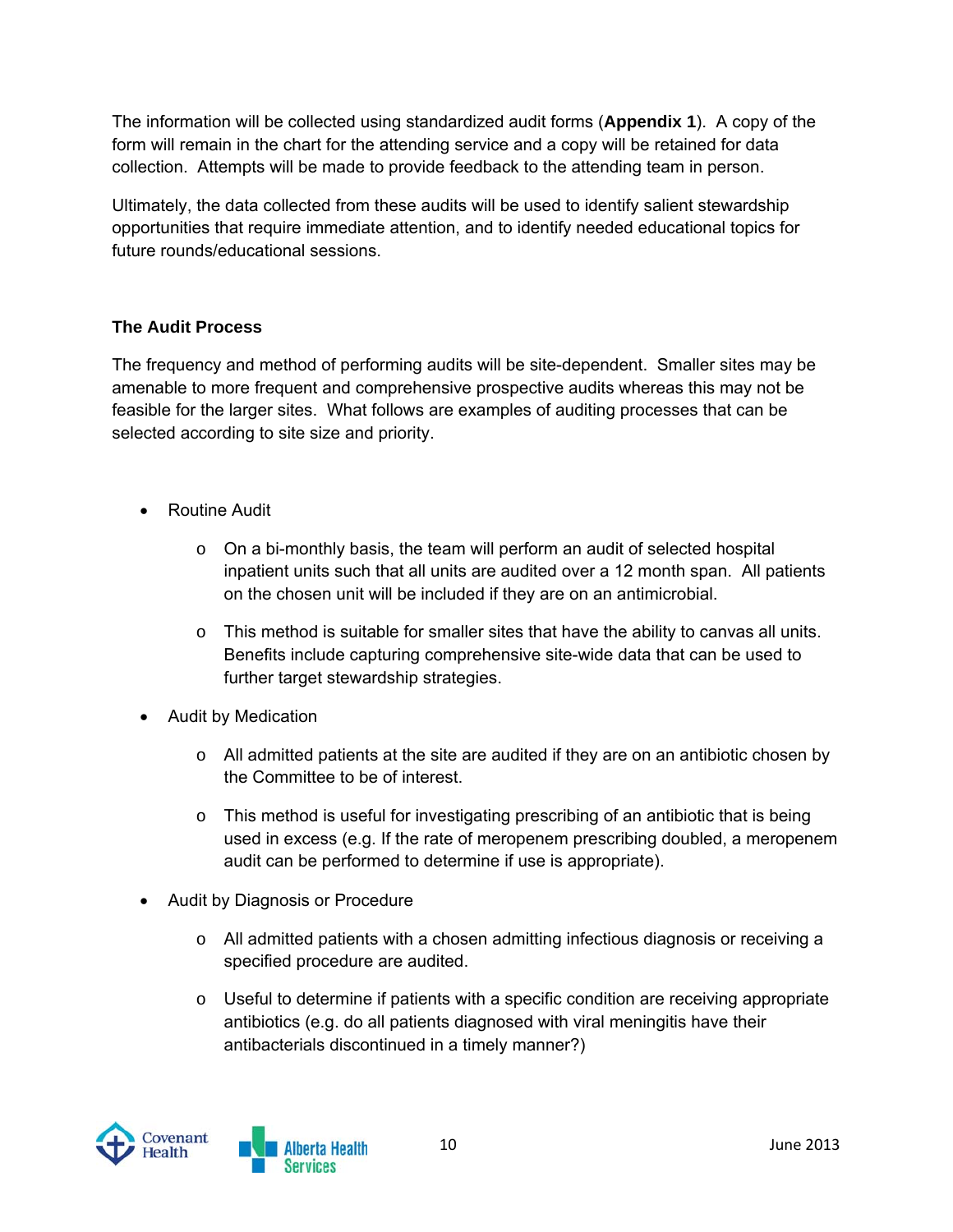- Audit by Ward
	- $\circ$  All patients on one inpatient ward are audited to better understand the prescribing practices of this one ward (multiple wards can be targeted as necessary).
	- o This technique is useful if one ward is prescribing higher numbers of antimicrobials compared to others or if a unit is experiencing an outbreak.

## **II. FORMULARY RESTRICTION AND PREAUTHORIZATION**

#### **Formulary Restriction**

In an attempt to provide homogeneity and ease of use across the various Edmonton zone acute care centers, antimicrobial restriction and pre-authorization procedures will remain in line with the Alberta Health Services Formulary, as determined by the Drugs and Therapeutics Committee and its subcommittee, the Antimicrobial Stewardship Committee. The Edmonton zone ASWG, will convene on a regular basis to provide input on the drug formulary antimicrobial selections with the following objectives:

- Identify redundant antimicrobials and enact therapeutic interchanges as necessary
- Identify those antimicrobials that can be replaced by a more effective or safe alternative thereby allowing for therapeutic interchanges (**Appendix 2**) that benefit patient care

Refer to the following website for access to the provincial drug formulary: http://intraweb01.albertahealthservices.ca/pharmacy/ahs\_formulary/criteria\_of\_use\_report.aspx

Refer to **Appendix 2** for a summary of the Therapeutic changes and refer to the following website for a comprehensive list of Therapeutic Interchanges, which is updated on a regular basis: http://intraweb01.albertahealthservices.ca/pharmacy/documents/formulary/TI.pdf

### **Pre-authorization**

Currently, the antimicrobials requiring preauthorization in our sites include: Linezolid, Daptomycin, Imipenem, Meropenem, Ertapenem, and Tigecycline

- The rationale for preauthorization of certain antimicrobials is to allow pharmacy based data collection for antimicrobials that are any or all of :
	- 1. Novel, therefore should be used carefully to reduce development of resistance
	- 2. Very broad spectrum, and thus diagnostic indications should be tracked for patient safety and resistance concerns

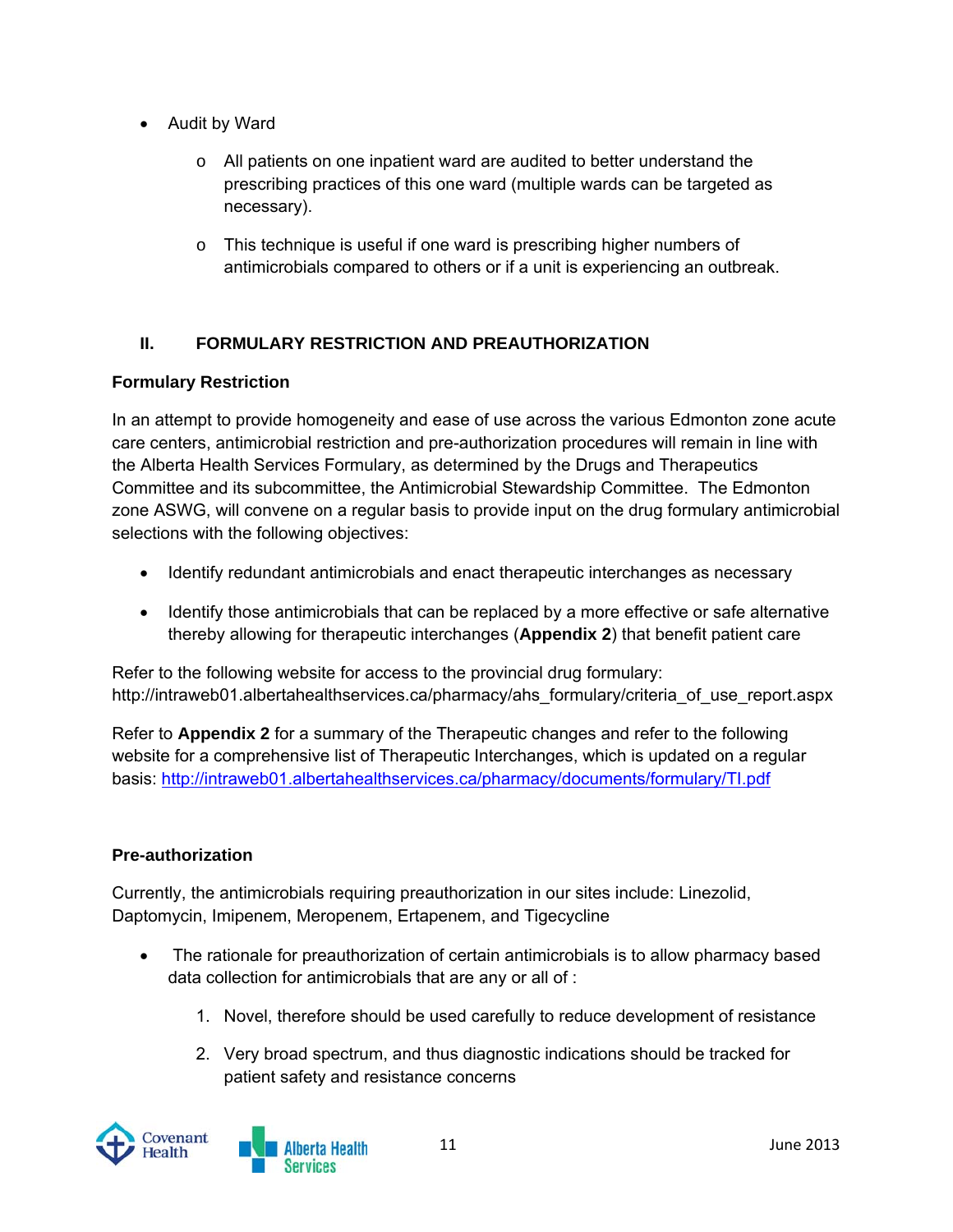- 3. Subject to new transmissible resistance mechanisms which require monitoring in conjunction with utilization data.
- Prescribers will be required to complete a *preauthorization form* (**Appendix 3)** for review prior to continued dispensing from pharmacy.
- Completion of a Preauthorization Form will not be required prior to the initial antibiotic dose, to facilitate patient care, but it must be processed by the end of the next day.
- Preauthorization Form data should be collated and reported biannually to pharmacy and medical site leads, and department and division heads. Completion rate (per care unit), audit of adherence to guidelines, and follow up actions in discrepancies should be documented.

### **III. EDUCATION**

Continued education pertaining to antimicrobial stewardship will take place at the various sites in the following formats as deemed appropriate:

- Infectious Diseases Stewardship physicians and Pharmacists will participate in regular Medicine Grand Rounds and Pharmacy Rounds, to cover topical infectious diseases cases with concurrent antimicrobial stewardship instruction.
- Medical students and residents regularly suggest a need for more antibiotic teaching. Dedicated Stewardship Teams will co-create a repository of antibiotic modules for training, which can be implemented within local training infrastructure.
- Direct education to prescribing clinicians will be provided by clinical Infectious Diseases pharmacists or physicians during prospective audit and feedback sessions
- Recurring issues pertaining to un-optimized antimicrobial prescribing identified during the prospective audit will be collated and used to provide directed educational seminars.
- Infectious Diseases physicians are on call 24/7 (in Edmonton Zone, weekend coverage is centered at the RAH and UAH) and is available to offer phone consultation regarding antimicrobial prescribing in specific cases at sites without in person coverage.
- The Bugs and Drugs guidelines for commonly managed Infectious Diseases will be summarized in PQR (Pocket Quick Reference) cards (refer to section IV. Practice guideline and clinical pathway dissemination) as an adjunct to the full reference tool.
- The Antimicrobial Stewardship manual will be updated on a regular basis to include accomplished, ongoing or new Antimicrobial Stewardship objectives. It will remain on AHS and Covenant Health websites for staff accessibility.

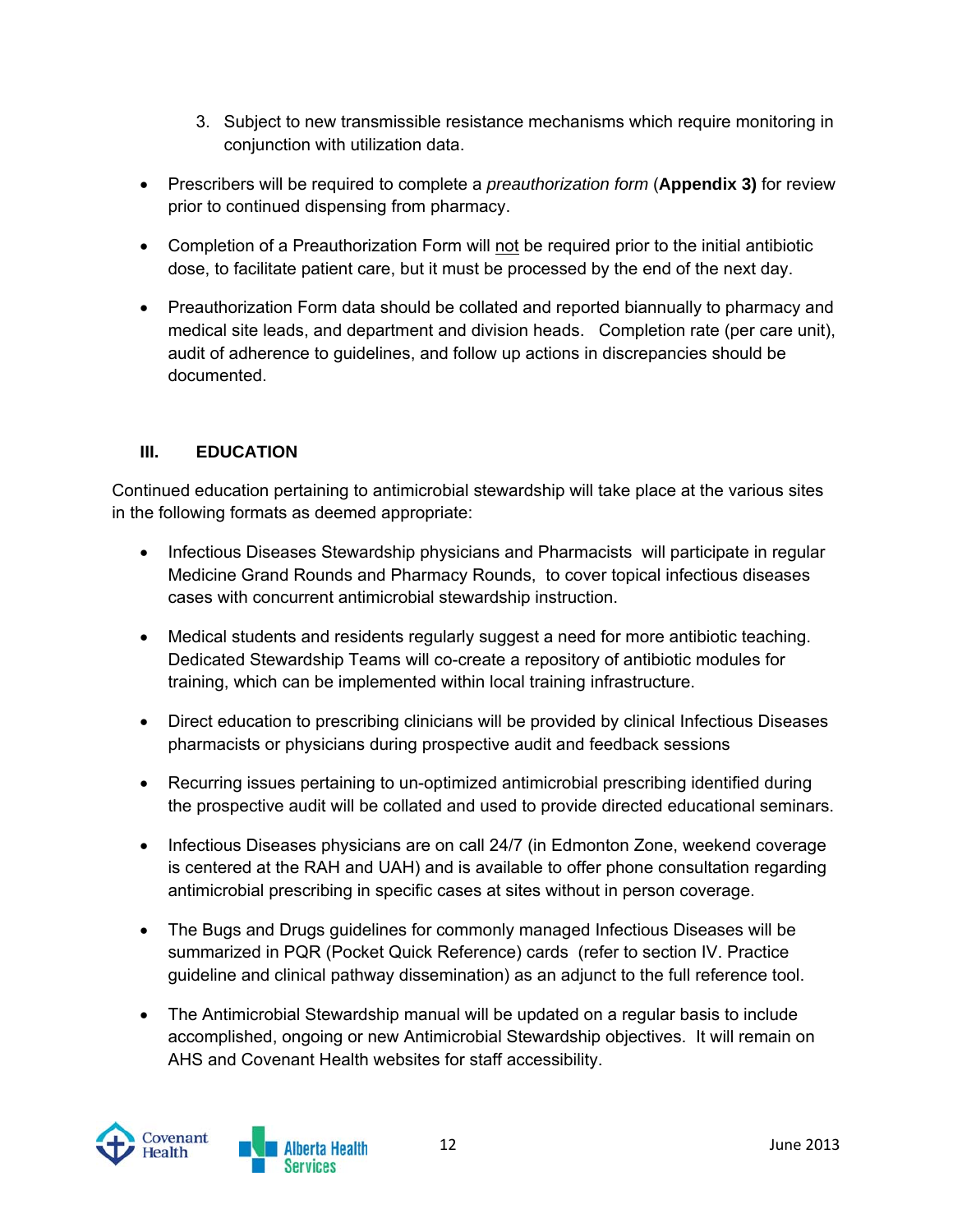#### **IV. PRACTICE GUIDELINES**

Clinical practice guidelines are developed at increasing frequency. Clinicians often cannot stay up to date in a timely manner due to volume. Furthermore, these guidelines do not account for local antibiograms and drug formularies. In response to these concerns, the following have been developed:

- Bugs & Drugs is an AHS wide (and national) antimicrobial reference that provides recommendations for appropriate antibiotic use based on literature review, expert consultation and local antibiogram characteristics.
- Practice guidelines for the following common infections have been summarized into PQR (Pocket Quick Reference) cards for quick reference (**Appendix 4):**
	- Urinary tract infections
	- Pneumonia (community acquired, hospital acquired, ventilator associated, aspiration)
	- Skin and soft tissue infections

#### **V. CLINICAL PATHWAYS**

Clinical pathways targeting high yield antimicrobial stewardship opportunities will be developed to rationalize and optimize antimicrobial use for the following scenarios:

- Pre-operative antimicrobial prophylaxis (in progress)
- Antimicrobial selection in the setting of drug allergies (in progress)
- Intravenous antibiotic to oral conversion (in progress)
- C. difficile treatment (in progress)

### **VI. STREAMLINING AND SHORTENING DURATION OF THERAPY**

Streamlining/de-escalation of broad spectrum antimicrobials will be facilitated by the following means:

- Continued efforts with the Microbiology Laboratory to ensure rapid reporting of susceptibility allowing for efficient narrowing of antimicrobials
- Clinical pharmacists rounding with the attending team will capitalize on opportunities for antimicrobial streamlining according to culture results

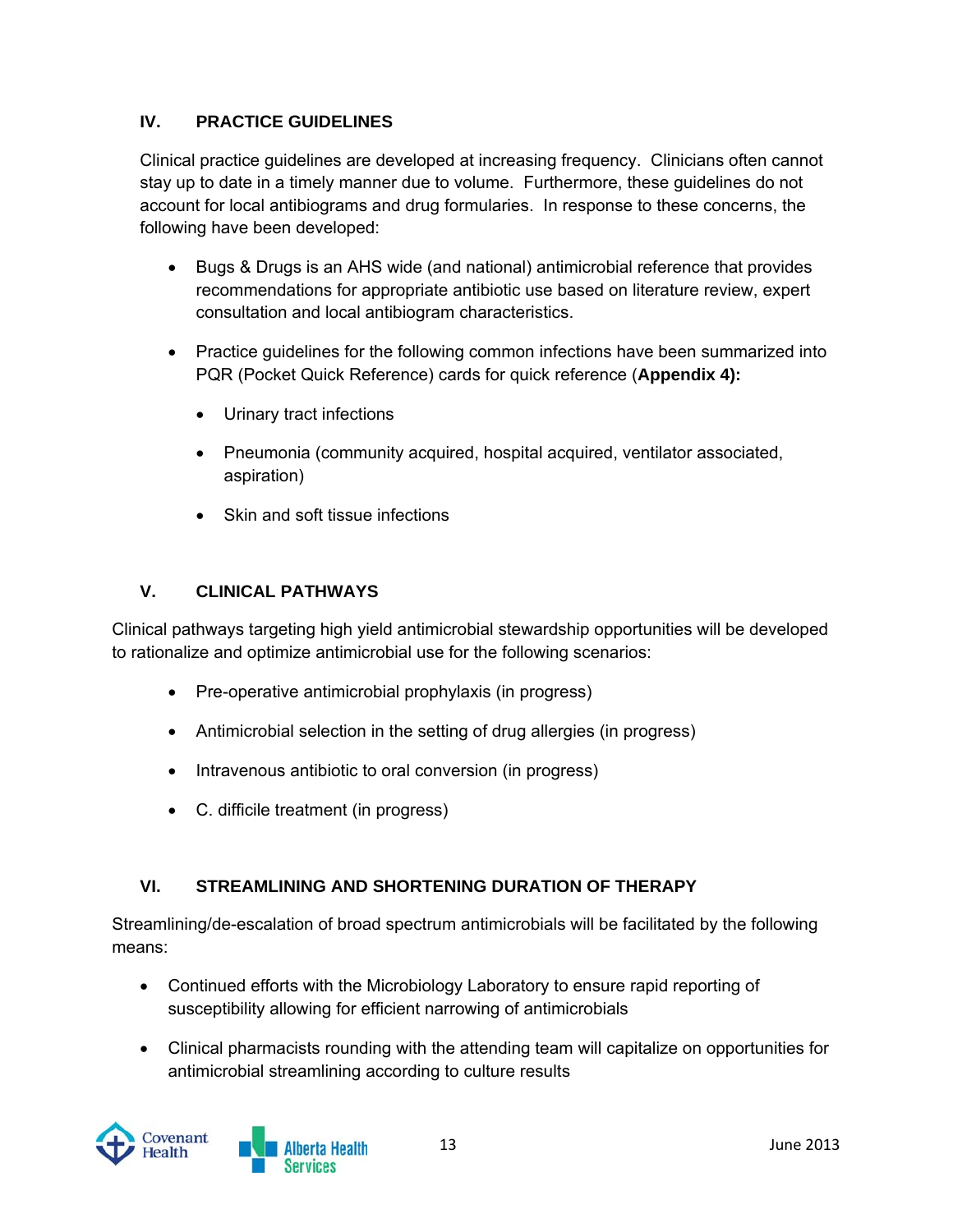- During prospective audit and feedback rounds, opportunities for streamlining antimicrobials will be brought to the attention of the attending team
- A " Three Day Check" quality indicator (as has been started in Calgary Zone) should be trialed in Edmonton Zone, with documentation of a pharmacy review on the third day of antibiotic therapy. Rollout should be accompanied by 1) Interactive, case based educational rounds for participating pharmacists 2) Documentation of the review findings and recommendations and 3) Documentation of recommendation uptake
- In therapy of certain infections, duration of therapy is well established by data. Targeted reviews of duration of prescribing for a rota of conditions, such as CAP, HAP and VAP offer opportunity to look at guideline concordance and offer academic detailing education for relevant care units.

## **VII. DOSE OPTIMIZATION**

Optimization of antimicrobial dosing specific to patient characteristics (body mass, renal function, hepatic function), microbiology, site of infection and antimicrobial pharmacokinetics, and pharmacodynamics is an essential aspect of improving patient outcome, minimizing adverse effects, and reducing the development of drug resistance. To this end, pharmacists will continue to make recommendations during team rounds regarding how best to optimize drug administration in the following manner:

- Review and adjust medications for renal function as appropriate
- Order and follow therapeutic drug monitoring and adjust antibiotic dosages accordingly
- Enforce therapeutic interchanges to ensure use of formulary drugs and optimal dosing
- Implement automatic stop orders on antimicrobials in the absence of clinical justification for continued therapy

### **VIII. PARENTERAL TO ORAL CONVERSION OF THERAPY**

**Table 1** lists those antimicrobials that, due to excellent oral bioavailability, should be administered orally in the presence of a functioning gastrointestinal tract as there is no benefit to using the intravenous formulation. See Bugs & Drugs 2012 page 83 for complete list.

Parenteral to oral conversions for common infectious syndromes are part of the Therapeutic Interchange program but local adaptation and an education kit to reinforce IV to PO conversion will be developed.

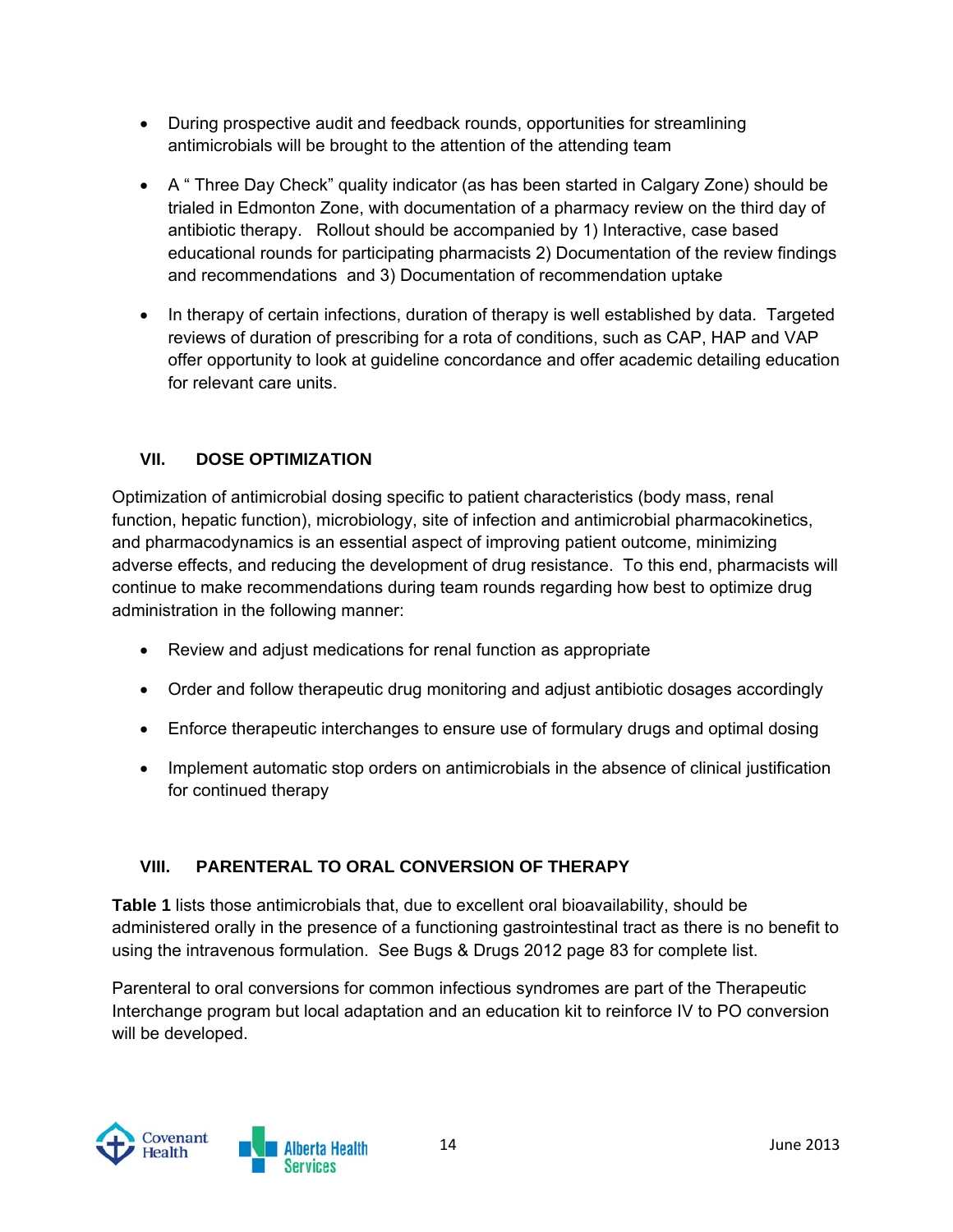#### *Table 1. Antimicrobials with Enhanced Oral Bioavailability*

These antimicrobials are equally effective when given orally in the presence of an intact gastrointestinal tract

| <b>ANTIMICROBIAL</b> | <b>IV FORMULATION</b>         | <b>ORAL FORMULATION</b>                      |
|----------------------|-------------------------------|----------------------------------------------|
| Quinolones           |                               |                                              |
| Ciprofloxacin        | 400 mg Q12H                   | 500-750 mg BID                               |
| Levofloxacin         | 750 mg daily                  | 750 mg daily                                 |
| Moxifloxacin         | 400 mg daily                  | 400 mg daily                                 |
| <b>Macrolides</b>    |                               |                                              |
| Azithromycin         | 500 mg daily                  | 500 mg PO once then 250 mg<br>daily x 4 days |
| <b>Other</b>         |                               |                                              |
| Doxycycline          | 100 mg Q12H                   | 100 mg BID                                   |
| Linezolid            | 600 mg Q12H                   | 600 mg BID                                   |
| Clindamycin          | 600 mg Q8H                    | $300 - 450$ mg QID                           |
| TMP SMX              | 160 - 240 mg TMP Q6, 8, or12H | 1 DS tab Q12H                                |
| Metronidazole        | 500 mg Q12H                   | 500 mg BID                                   |
| Anti-fungals         |                               |                                              |
| Fluconazole          | 400 mg daily                  | 400 mg daily                                 |
| Voriconazole         | 4 mg/kg Q12H                  | 200 mg Q12H                                  |

Refer to Bugs & Drugs 2012 pages 72-75 for renal dosing and 76-79 for hepatic dosing.

### **IX. STEWARDSHIP RELEVANT MICROBIOLOGY LABORATORY PRACTICES**

#### **Antimicrobial Susceptibility Reporting**

The Antimicrobial Stewardship Teams will remain connected to Clinical Microbiology laboratories, to provide clinical context for decisions around susceptibility reporting. Antimicrobial susceptibility testing has been harmonized amongst AHS microbiology laboratories and is in compliance with the most current Clinical and Laboratory Standards Institute (CLSI) recommendations. Reported antimicrobial susceptibilities will include the most targeted and effective antimicrobials for the given organism and corresponding infection site and correspond to the formulary wherever possible. Second line options will only be reported upon physician consultation with a Microbiologist to encourage appropriate use (e.g. rifampin for *S. aureus* is not reported routinely as monotherapy results in resistance development).

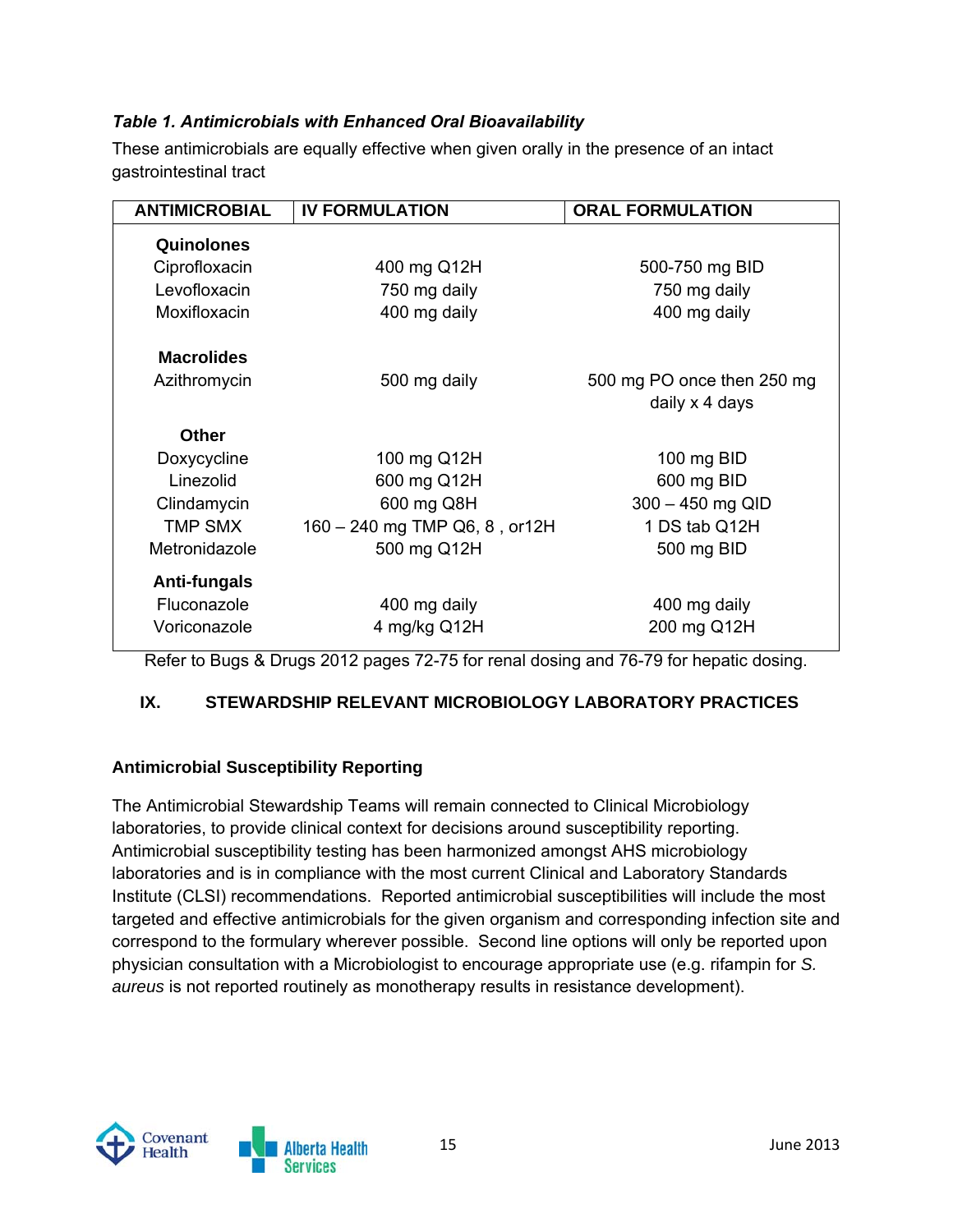#### **Resistance Monitoring and Local Antibiograms**

The Provincial Laboratory and Dynalife Diagnostics continue to monitor local resistance rates for commonly isolated pathogens, including multi-drug resistant (MDR) organisms. A local antibiogram presenting more commonly encountered pathogens and local susceptibility rates will be distributed annually. For a the full detailed antibiograms, refer to the following websites:

 Dynalife Diagnostics (Royal Alexandra Hospital, Grey Nuns Hospital, Misericordia, Community Hospitals and Clinics):

> http://dynalifedx.com/HealthProfessionals/LabInformation/Antibiograms/tabid/131 7/Default.aspx

• Provincial Laboratory (University of Alberta Hospital):

http://www.albertahealthservices.ca/3294.asp

www.antibiogram.ca

#### **G. ANNUAL REPORTS**

Annual reports will be updated as they become available.

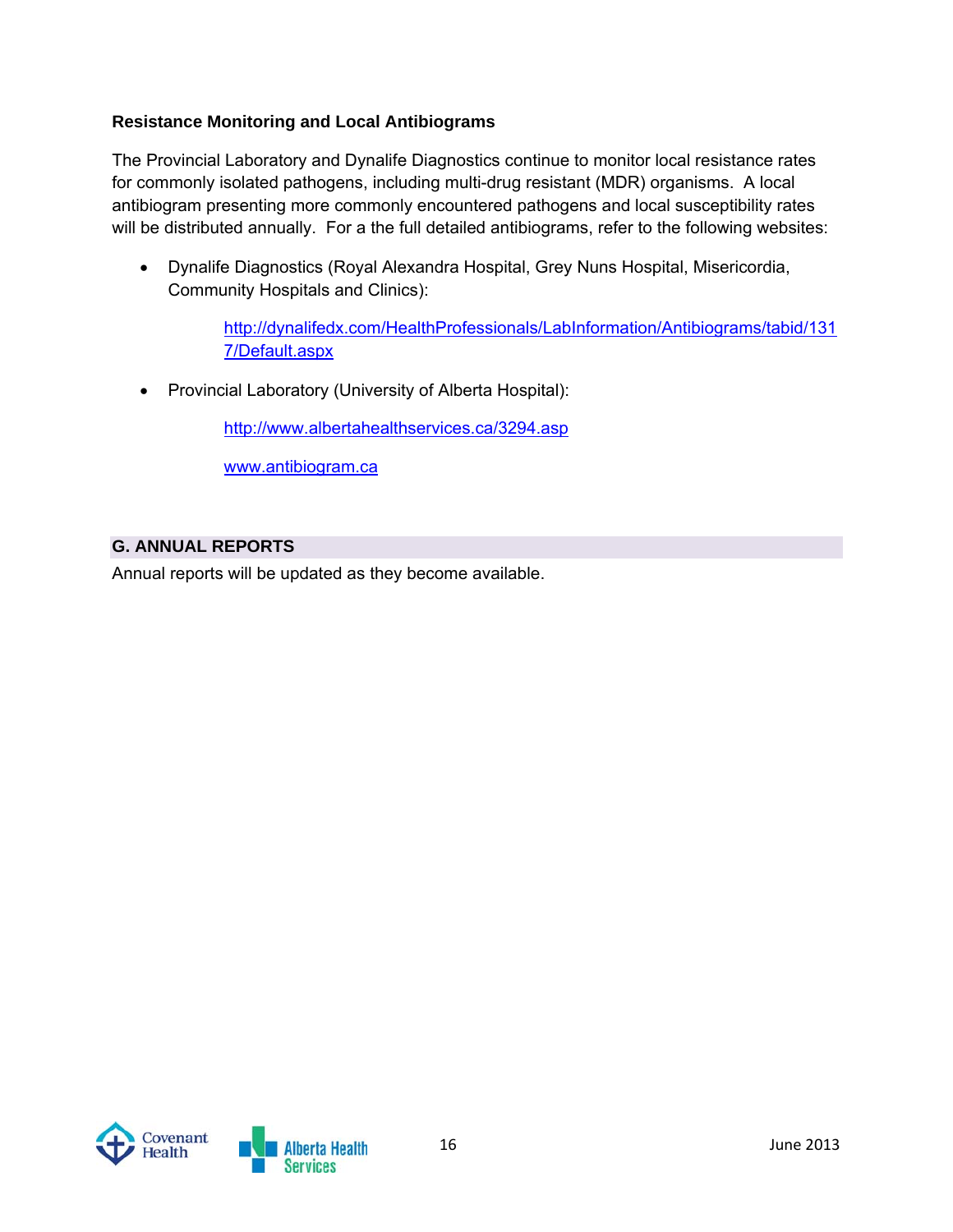#### **REFERENCES**

- 1. John JF, Fishman NO. Programmatic role of the infectious diseases physician in controlling antimicrobial costs in the hospital. Clin Infect Dis 1997;24:471-85.
- 2. Dellit TH, Owens RC, McGowan JE et al. Infectious Diseases Society of America and the Society for Healthcare Epidemiology of America Guidelines for developing an institutional program to enhance antimicrobial stewardship. CID 2007;47:159.
- 3. Marr JJ, Moffet HL, Kunin CM. Guidelines for improving the use of antimicrobial agents in hospitals: a statement by the Infectious Diseases Society of America. J Infect Dis 1988;157:869-76.
- 4. Carling P, Fung T, Killion A, Terrin N, Barza M. Favorable impact of a multidisciplinary antibiotic management program conducted during 7 years. Infect Control Hosp Epidemiol 2003;24:2699-2706.
- 5. Debast SB, Yaessen N, Choudry A et al. Successful combat of an outbreak due to *Clostridium difficile* PCR ribotype 027 and recognition of specific risk factors. Clin Microbiol Infect 2009;15:427-434.
- 6. Valiquette L, Benoit C, Garant MP et al. Impact of a reduction in the use of high-risk antibiotics on the course of an epidemic of a *Clostridium difficile*-associated disease caused by the hypervirulent NAP1/027 strain. Clin Infect Dis 2007;45:S112-21.
- 7. Roberts GW, Farmer CJ, Cheney PC et al. Clinical decision support implemented with academic detailing improves prescribing of key renally cleared drugs in the hospital setting. J Am Med Inform Assoc 2010;17:308-312.
- 8. Marrie TJ, Lau CY, Wheeler SL et al. A controlled trial of a critical pathway for treatment of community-acquired pneumonia. JAMA 2000;283:749-55.
- 9. Singh N, Rogers P, Atwood CW et al. Short-course empiric antibiotic therapy for patients with pulmonary infiltrates in the intensive care unit. Am J Respir Crit Care Med 2000;162:505-11.
- 10. Gentry CA, Greenfield RA, Slater LN et al. Outcomes of an antimicrobial control program in a teaching hospital. Am J Health Syst Pharm 2000;57:268-74.
- 11. White AC, Atmar RL, Wilson J et al. Effects of requiring prior authorization for selected antimicrobials: expenditures, susceptibilities, and clinical outcomes. Clin Infect Dis 1997;25:230-9.
- 12. Fishman N. Antimicrobial stewardship. Am J Med 2006;119;S52-S61.

#### **ACKNOWLEDGEMENTS**

Sincere thanks to the following individuals for their input and revisions during the development of the Antimicrobial Stewardship Manual: Susan Fryters, Gordon Stewart, Jeff Fuller and Uma Chandran.

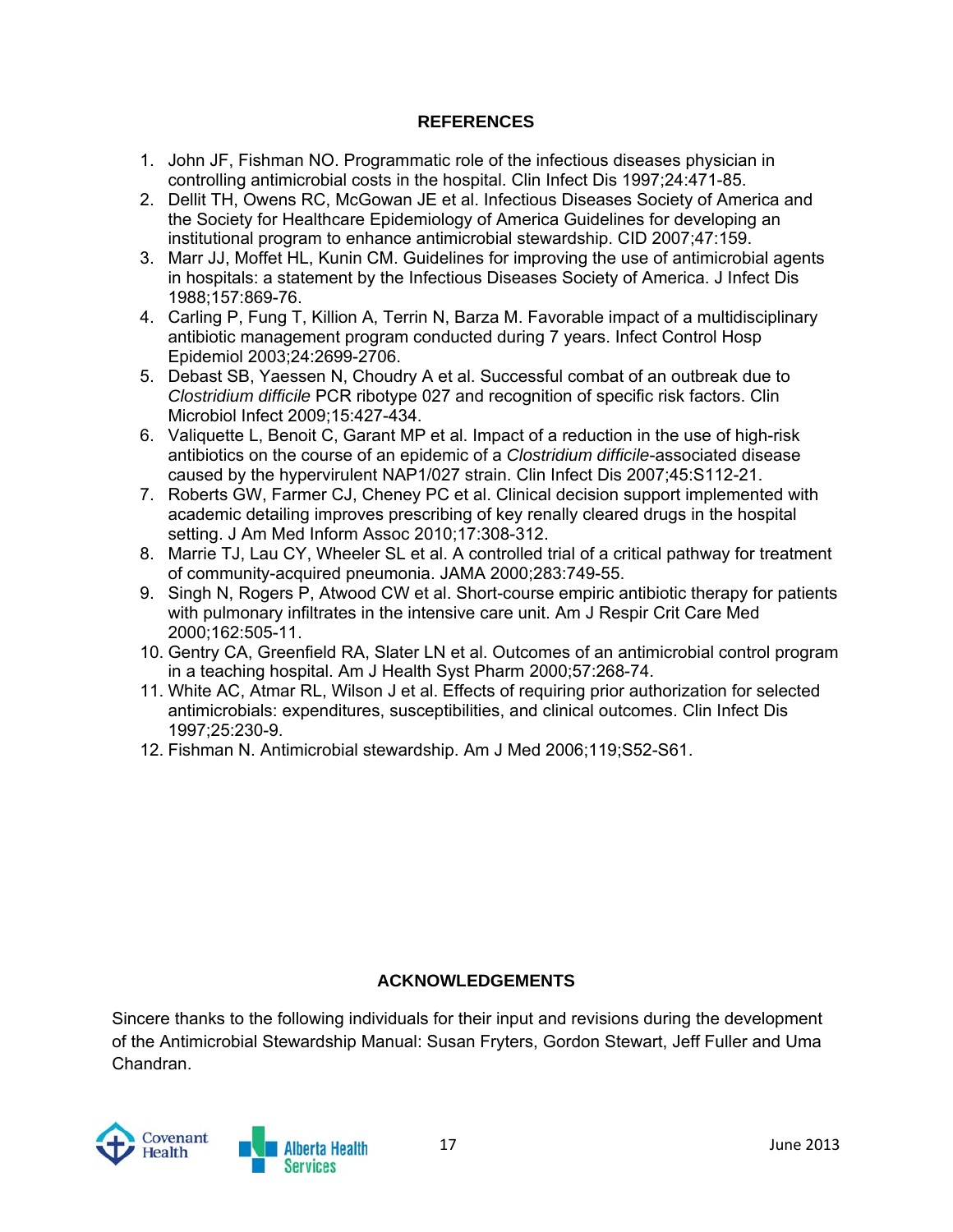| Appendix 1: Standardized Audit Form                                                                 |                                                                                            |                                       |                                                                                        |                                 |                                |               | 1     |
|-----------------------------------------------------------------------------------------------------|--------------------------------------------------------------------------------------------|---------------------------------------|----------------------------------------------------------------------------------------|---------------------------------|--------------------------------|---------------|-------|
| <b>Alberta Health</b><br>Services                                                                   | Covenant<br><b>Health</b><br><b>Antimicrobial Audit Form</b>                               |                                       | <b>Patient Name:</b><br><b>Hospital Number-Case:</b><br><b>Personal Health Number:</b> |                                 |                                |               |       |
| Site:                                                                                               |                                                                                            | Unit:                                 |                                                                                        |                                 |                                |               |       |
| University of Alberta Hospital (UAH)                                                                |                                                                                            | Medicine (unit ____)                  |                                                                                        |                                 | <b>Antibiotic Allergies:</b>   |               |       |
| Royal Alexandra Hospital (RAH)                                                                      |                                                                                            | General Surgery (unit ____)           |                                                                                        |                                 | Nature of reaction (if known): |               |       |
| Misericordia Community Hospital (MCH)                                                               |                                                                                            |                                       | Critical Care (unit _____)                                                             |                                 |                                |               |       |
| Grey Nuns Community Hospital (GNCH)                                                                 |                                                                                            | Ht ________ cm Wt _______ kg          |                                                                                        |                                 |                                |               |       |
| Diagnosis for which antimicrobial agent is being used: $\Box$ documented $\Box$ inferred from chart |                                                                                            |                                       |                                                                                        |                                 |                                |               |       |
| Date of Admission (dd/mm/yy):                                                                       |                                                                                            |                                       |                                                                                        |                                 |                                |               |       |
| <b>ANTIBIOTIC THERAPY</b><br>List each antibiotic course only once.                                 |                                                                                            |                                       |                                                                                        |                                 |                                |               |       |
| А.                                                                                                  | Previous (within the last two weeks) Antibiotic(s), including outpatient therapy if known: |                                       |                                                                                        |                                 |                                |               |       |
| <b>Antibiotic</b>                                                                                   | <b>Dose/Route</b>                                                                          | <b>Start Date</b><br>(mmm dd)         | <b>Stop Date</b><br>(mmm dd)                                                           | # of<br><b>Doses</b>            |                                | Ordered by:   |       |
|                                                                                                     | <b>Frequency</b>                                                                           |                                       |                                                                                        | <b>Received</b>                 | Att.<br>Service                | ID<br>consult | Other |
|                                                                                                     |                                                                                            |                                       |                                                                                        |                                 |                                |               |       |
|                                                                                                     |                                                                                            |                                       |                                                                                        |                                 |                                |               |       |
|                                                                                                     |                                                                                            |                                       |                                                                                        |                                 |                                |               |       |
|                                                                                                     |                                                                                            |                                       |                                                                                        |                                 |                                |               |       |
| Β.                                                                                                  | Empiric (pre-C&S report) Antibiotic(s) (must include $\geq 1$ of targeted antibiotics):    |                                       |                                                                                        |                                 |                                |               |       |
| <b>Antibiotic</b>                                                                                   | <b>Dose/Route</b>                                                                          | <b>Start Date</b><br><b>Stop Date</b> |                                                                                        | # of                            |                                | Ordered by:   |       |
|                                                                                                     | <b>Frequency</b>                                                                           | (mmm dd)                              | (mmm dd)                                                                               | <b>Doses</b><br><b>Received</b> | Att.<br>Service                | ID<br>consult | Other |
|                                                                                                     |                                                                                            |                                       |                                                                                        |                                 |                                |               |       |
| С.                                                                                                  | Definitive (post-C&S report) Antibiotic(s) (if changed from B):                            |                                       |                                                                                        |                                 |                                |               |       |
| <b>Antibiotic</b>                                                                                   | <b>Dose/Route</b>                                                                          | <b>Start Date</b>                     | <b>Stop Date</b>                                                                       | # of                            |                                | Ordered by:   |       |
|                                                                                                     | <b>Frequency</b>                                                                           | (mmm dd)                              | (mmm dd)                                                                               | <b>Doses</b><br><b>Received</b> | Att.<br>Service                | ID<br>consult | Other |
|                                                                                                     |                                                                                            |                                       |                                                                                        |                                 |                                |               |       |
|                                                                                                     |                                                                                            |                                       |                                                                                        |                                 |                                |               |       |
|                                                                                                     |                                                                                            |                                       |                                                                                        |                                 |                                |               |       |
|                                                                                                     |                                                                                            |                                       |                                                                                        |                                 |                                |               |       |
| <b>Comments on clinical diagnosis/treatment:</b>                                                    |                                                                                            |                                       |                                                                                        |                                 |                                |               |       |
|                                                                                                     |                                                                                            |                                       |                                                                                        |                                 |                                |               |       |
|                                                                                                     |                                                                                            |                                       |                                                                                        |                                 |                                |               |       |
|                                                                                                     |                                                                                            |                                       |                                                                                        |                                 |                                |               |       |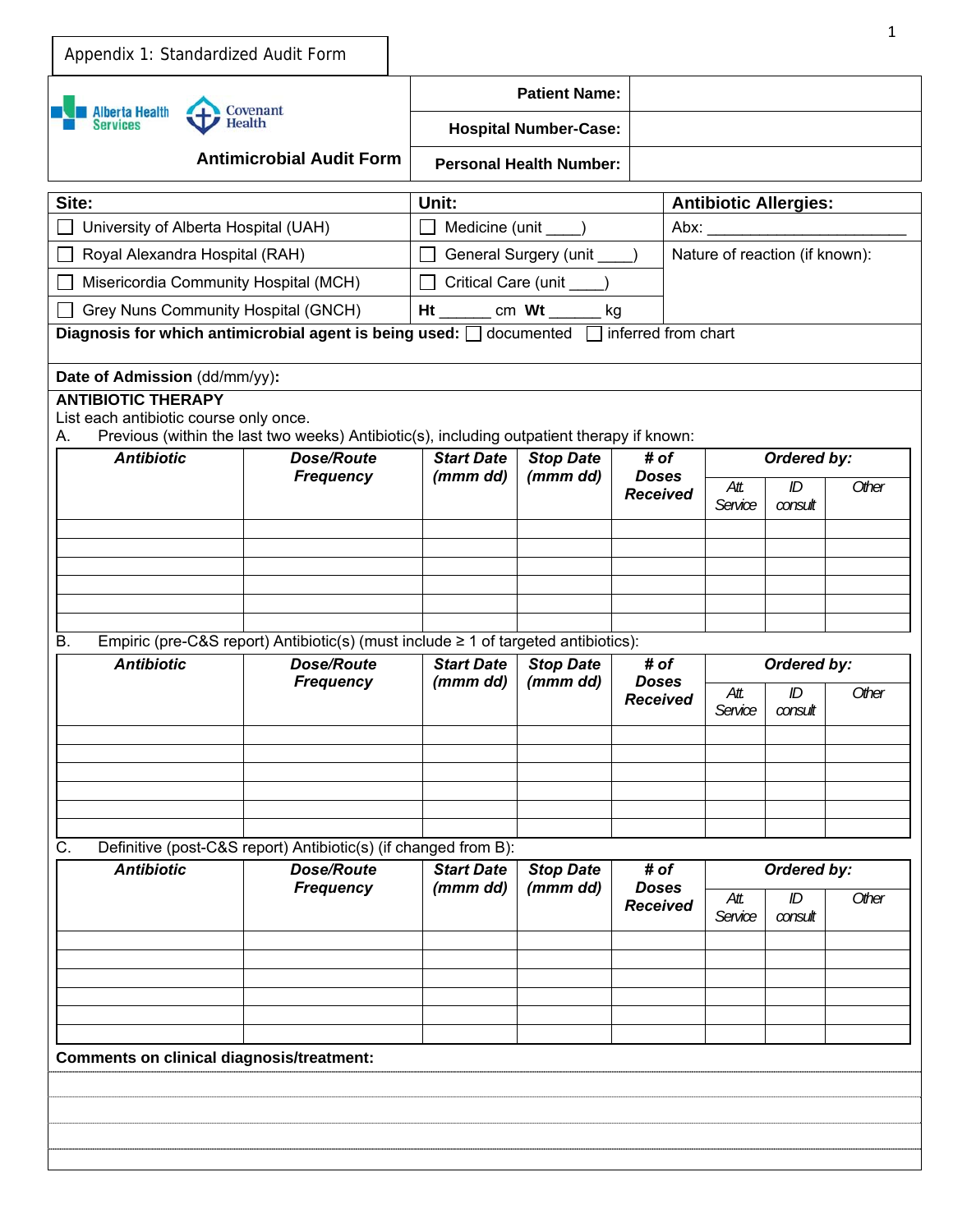

**MICROBIOLOGY**

Culture(s) obtained: Yes \_\_\_\_\_\_\_\_\_\_ No \_\_\_\_\_\_\_\_\_\_

| <b>Date of Collection</b><br>(mmm dd) | <b>Specimen</b><br><b>Source</b> | <b>Gram stain</b><br>results | Organism(s) | <b>Antibiotic Susceptibilities</b> |
|---------------------------------------|----------------------------------|------------------------------|-------------|------------------------------------|
|                                       |                                  |                              |             |                                    |
|                                       |                                  |                              |             |                                    |
|                                       |                                  |                              |             |                                    |
|                                       |                                  |                              |             |                                    |
|                                       |                                  |                              |             |                                    |
|                                       |                                  |                              |             |                                    |
|                                       |                                  |                              |             |                                    |
|                                       |                                  |                              |             |                                    |

#### **MONITORING**

|                                                                                | <b>Baseline</b><br>(when targeted abx started) | <b>Maximum value</b> | At end of<br>$a$ therapy<br>$\Box$ audit | <b>Comments</b> |
|--------------------------------------------------------------------------------|------------------------------------------------|----------------------|------------------------------------------|-----------------|
| Date (mmm dd)                                                                  |                                                |                      |                                          |                 |
| Temp (°C)                                                                      |                                                |                      |                                          |                 |
| O <sub>2</sub> requirements (if<br>pneumonia)<br>WBC (4-11x10 <sup>9</sup> /L) |                                                |                      |                                          |                 |
|                                                                                |                                                |                      |                                          |                 |
| Neut (1.8-7.5x10 <sup>9</sup> /L)                                              |                                                |                      |                                          |                 |
| <b>Band (0-11%)</b>                                                            |                                                |                      |                                          |                 |
| $Scr$ ( $\mu$ mol/L)                                                           |                                                |                      |                                          |                 |
| Clcr (mL/min)                                                                  |                                                |                      |                                          |                 |
| CRP ( < 8.0)                                                                   |                                                |                      |                                          |                 |
| ESR (0-15, 20)                                                                 |                                                |                      |                                          |                 |
| <b>Additional Comments:</b>                                                    |                                                |                      |                                          |                 |
|                                                                                |                                                |                      |                                          |                 |
|                                                                                |                                                |                      |                                          |                 |
|                                                                                |                                                |                      |                                          |                 |
|                                                                                |                                                |                      |                                          |                 |
|                                                                                |                                                |                      |                                          |                 |
|                                                                                |                                                |                      |                                          |                 |
|                                                                                |                                                |                      |                                          |                 |
|                                                                                |                                                |                      |                                          |                 |
|                                                                                |                                                |                      |                                          |                 |
| Data collector:                                                                |                                                | Date:                |                                          |                 |
|                                                                                |                                                |                      |                                          |                 |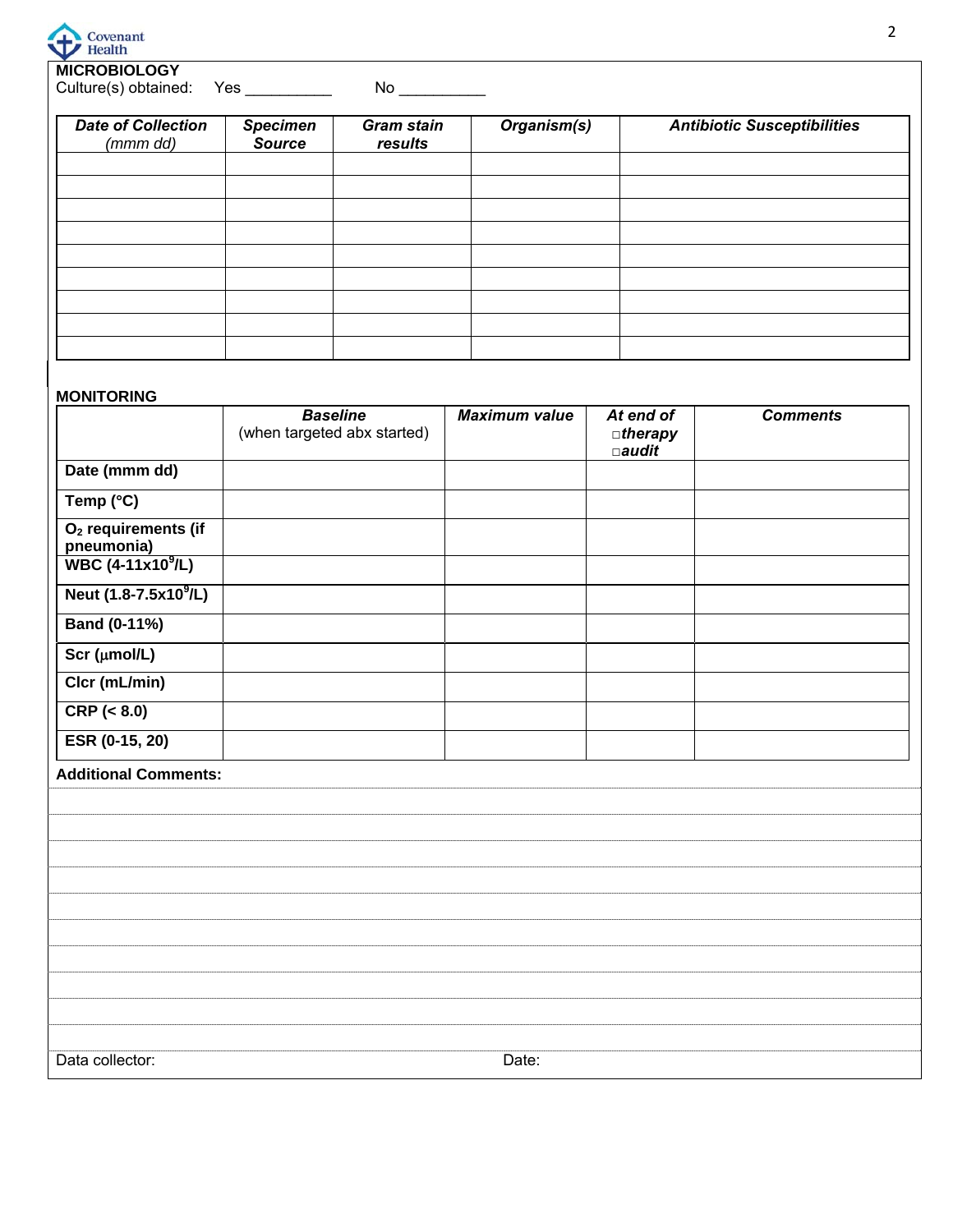|                                                                     | <b>Patient Name:</b>                    |  |
|---------------------------------------------------------------------|-----------------------------------------|--|
| Covenant<br><b>Alberta Health</b><br><b>Health</b><br>Services      | <b>Hospital Number-Case:</b>            |  |
| <b>Antimicrobial Evaluation Form</b>                                | <b>Personal Health Number:</b>          |  |
| <b>EVALUATION OF ANTIMICROBIAL UTILIZATION (complete in pencil)</b> |                                         |  |
| <b>Adheres to Guidelines</b>                                        |                                         |  |
| Dose Correct                                                        | No Allergies                            |  |
| Appropriate Route of Administration                                 | <b>Lowest Cost Alternative</b>          |  |
| <b>Does Not Adhere to Guidelines</b>                                |                                         |  |
| Inappropriate Dose                                                  | Broader Spectrum than Indicated         |  |
| Inappropriate Route of Administration                               | Narrower Spectrum than Indicated        |  |
| Antimicrobial Therapy Unnecessary                                   | Inappropriate Spectrum                  |  |
| Colonization/Contamination Not Infection                            | More Expensive than Equivalent Regimens |  |
| <b>Comments:</b>                                                    |                                         |  |
|                                                                     |                                         |  |
|                                                                     |                                         |  |
|                                                                     |                                         |  |
|                                                                     |                                         |  |
|                                                                     |                                         |  |
|                                                                     |                                         |  |
|                                                                     |                                         |  |
|                                                                     |                                         |  |
|                                                                     |                                         |  |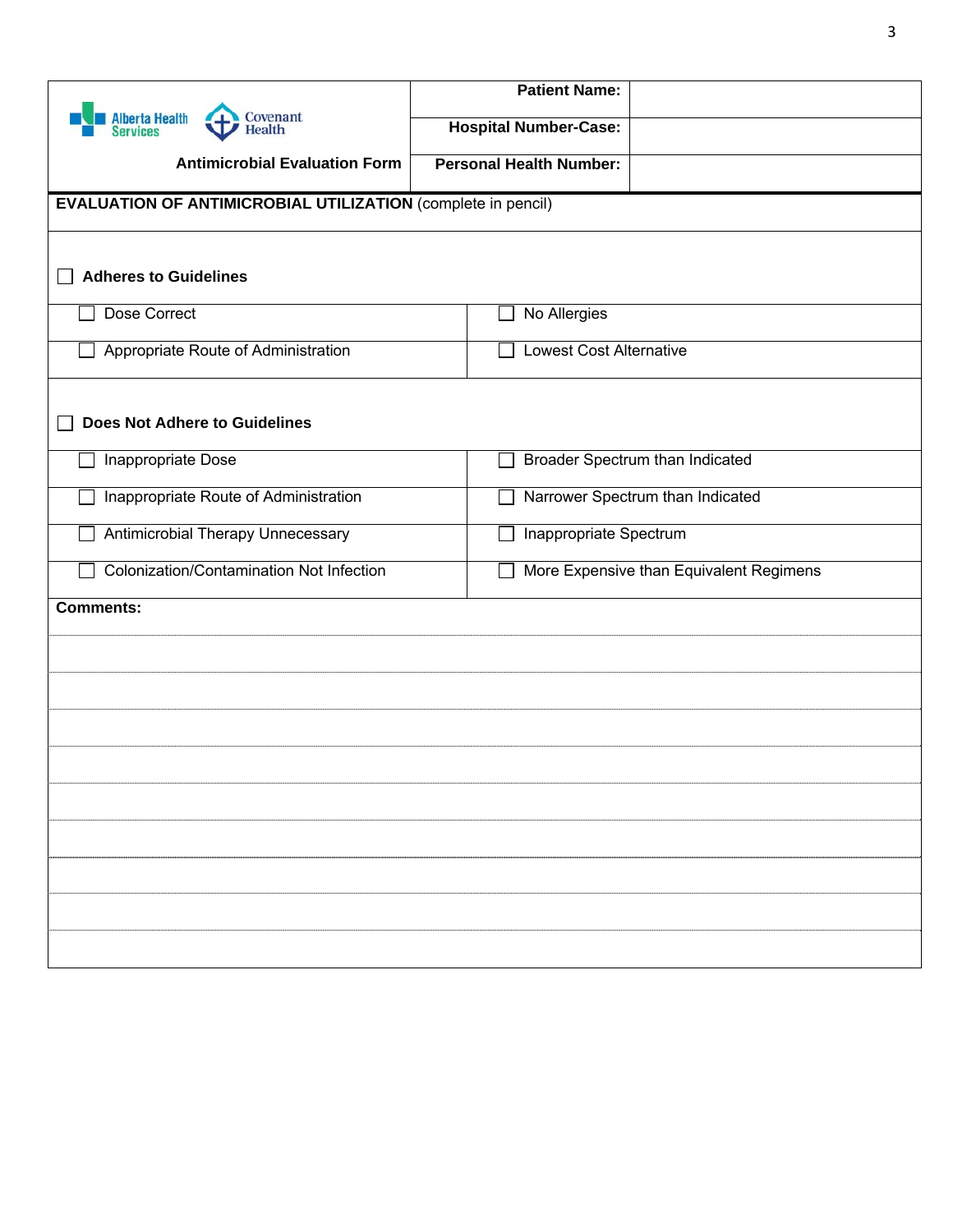#### **Instructions for Completing Antimicrobial Audit Form**

#### **Hospital Number-Case** - include case number

**Personal Health Number** - this is the Alberta Healthcare number. Also called ULI (unique lifetime identifier) on some addressograph labels and usually ends in AB.

**Antibiotic Allergies** - include only antibiotic allergies and include the nature of the reaction if known or documented in chart or computer, e.g. rash, anaphylaxis, hives, urticaria, trouble breathing, etc.

**Diagnosis for which antimicrobial agent is being used** - include type/site of infection and whether this information was documented on the chart or you inferred the diagnosis from the information in the chart.

#### **ANTIBIOTIC THERAPY**

- **-** List each antibiotic course only once unless dose, route or frequency changes.
- **-** If the antibiotic was ordered by either the attending medical staff or by ID consult, put a check mark in that column. If neither of these, fill in the name of the prescriber or program who ordered the antibiotic under Other.
- A. Previous Antibiotic(s) list each antibiotic course of therapy that the patient received in the previous two weeks. Include outpatient therapy if known/documented.
- B. Empiric Antibiotic(s) list each empiric antibiotic course of therapy. Empiric is defined as anti biotic therapy prescribed before the culture & susceptibility (C&S) results are known. Empiric therapy must include at least one of the targeted antibiotics.
- C. Definitive Antibiotic(s) list each antibiotic course of therapy prescribed after the culture & susceptibility results are known (post-C&S report) if changed from the antibiotic therapy listed in Table B.
- **-** If additional targeted antibiotics are ordered for the same patient for:
	- $\circ$  the same diagnosis use the same audit form. A separate evaluation form will be used for each targeted antibiotic.
	- o a different diagnosis/infection use a new audit form.

#### **MICROBIOLOGY**

*Specimen Source* - list where the culture was taken from or type of fluid, e.g. sputum, blood, superficial skin, abscess, peritoneal fluid, etc

Gram stain results - list # of WBC and RBC as well as morphology of organism, e.g. 4<sup>+</sup> WBC, 3<sup>+</sup> RBC, 3+ GNB (morphology suggestive of anaerobes)

*Organism(s)* - list all organisms cultured, one organism per row so susceptibilities can be listed separately

*Antibiotic Susceptibilities* - list all antibiotics reported as susceptible (S), intermediate (I), or resistant (R), e.g. S - amp/cefaz/cipro/nitrofurantoin/TMP-SMX

I - cephalothin/tobra

R - gent

If abbreviations are used define them at least once per form. If needed use overleaf for more culture information.

#### **MONITORING**

*Baseline* - date for baseline values is the day the targeted antibiotic was started, **or the closest day to that date.**  *Maximum* - record the highest value seen over the course of antibiotic therapy. Include the date this peak value was observed.

*End of therapy or audit* - record the value seen at the end of antibiotic therapy, or the last day of the audit if that occurs first. Include the date.

**Clcr** - use the following formulae to calculate creatinine clearance (Clcr):

|             | IBW (females) = $45.5$ kg + $(2.3 \times$ inches > 5 feet)* |
|-------------|-------------------------------------------------------------|
| IBW (males) | $=$ 50kg + (2.3 x inches > 5 feet)*                         |

Clcr (females) =  $(140 - age) \times IBW^{**}$  $Scr$  ( $\mu$ mol/L)

 $DW = 0.4$  (ABW - IBW) + IBW

 $*$ or (0.92 x cm > 150cm) Clcr (males) = Clcr (female) x 1.2

\*\* If ABW < IBW, use ABW in Clcr calculations If obese (ABW > 20% above IBW), use dosing weight (DW)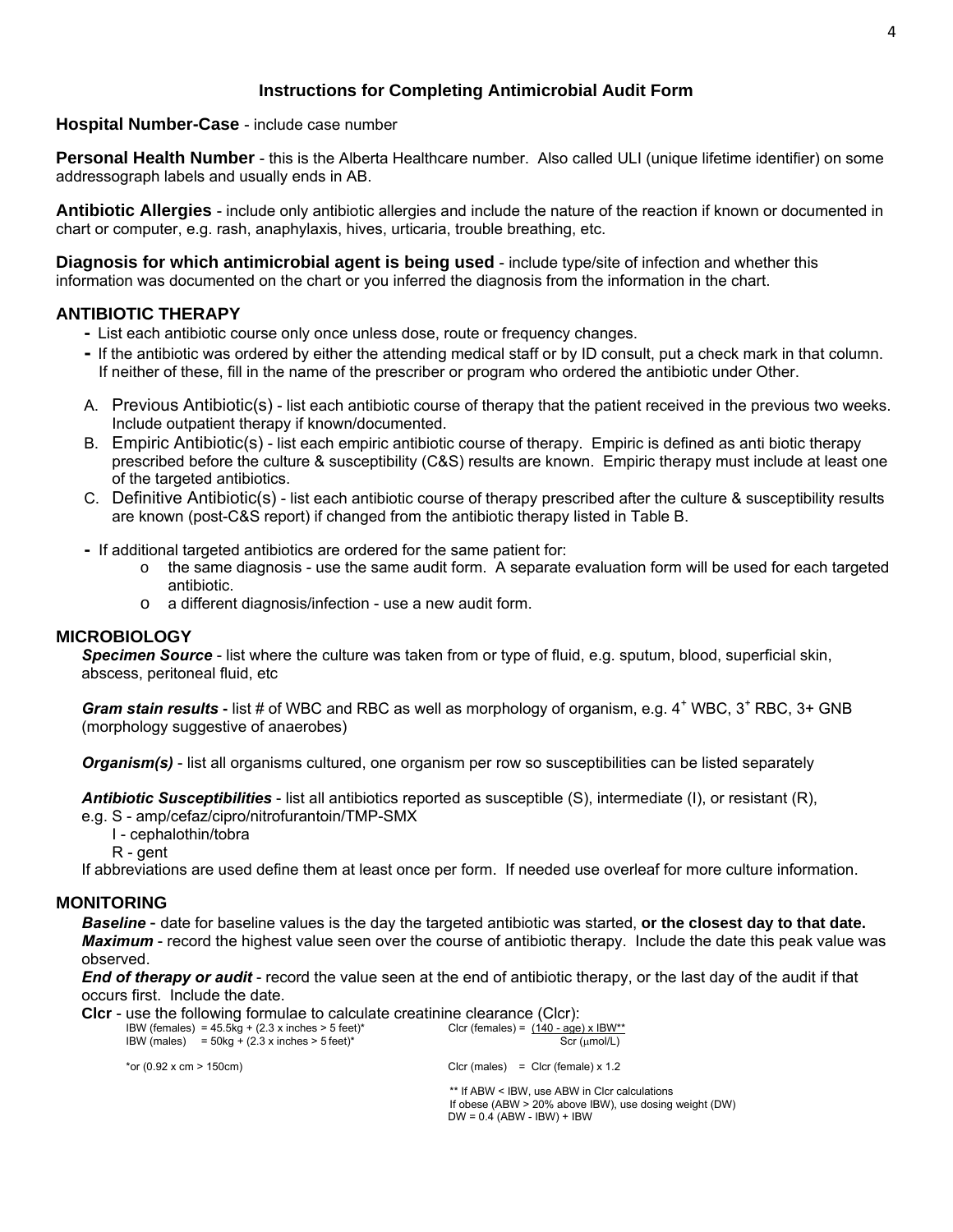

Appendix 2: Summary of Therapeutic Interchanges

# **THERAPEUTIC INTERCHANGES (TI)**

## **For the most updated list of TIs, please refer to**

http://intraweb01.albertahealthservices.ca/pharmacy/documents/formulary/TI.pdf

## **Interchanges for Medications not on Formulary**

| <b>ORIGINAL ORDER</b>                                                                                                                                                                                                                                                                                                               | <b>THERAPEUTIC INTERCHANGE</b>                                                                                                                                                                                                                                                                                                                                                                                                                                                                           |
|-------------------------------------------------------------------------------------------------------------------------------------------------------------------------------------------------------------------------------------------------------------------------------------------------------------------------------------|----------------------------------------------------------------------------------------------------------------------------------------------------------------------------------------------------------------------------------------------------------------------------------------------------------------------------------------------------------------------------------------------------------------------------------------------------------------------------------------------------------|
| Cefaclor 250 mg PO TID (capsules)                                                                                                                                                                                                                                                                                                   | Cefuroxime axetil 250 mg PO BID (tablets)                                                                                                                                                                                                                                                                                                                                                                                                                                                                |
| Cefaclor 500 mg PO TID (capsules)                                                                                                                                                                                                                                                                                                   | Cefuroxime axetil 500 mg PO BID (tablets)                                                                                                                                                                                                                                                                                                                                                                                                                                                                |
| Cefadroxil PO BID                                                                                                                                                                                                                                                                                                                   | Cephalexin 500 mg PO QID                                                                                                                                                                                                                                                                                                                                                                                                                                                                                 |
| Cefprozil PO BID or TID in adults                                                                                                                                                                                                                                                                                                   | Cefuroxime axetil tablets PO BID at same dose in adults                                                                                                                                                                                                                                                                                                                                                                                                                                                  |
| Lincomycin IV                                                                                                                                                                                                                                                                                                                       | Clindamycin 600 mg IV q8h                                                                                                                                                                                                                                                                                                                                                                                                                                                                                |
| Moxifloxacin 400 mg IV/PO daily in<br>polymicrobial infections<br>a) non-gastrointestinal infections (eg.<br>skin and soft tissue)<br>b) gastrointestinal infections                                                                                                                                                                | a) Levofloxacin 500 mg IV/PO daily + Metronidazole 500<br>mg IV/PO bid (same route unless patient can tolerate<br>oral/NG intake then change to oral/NG*)<br>*For levofloxacin, tube feeds should be held for 2 hours<br>before and after dose<br>b) Ciprofloxacin 500 mg IV/PO bid + Metronidazole 500 mg<br>IV/PO bid (same route unless patient can tolerate<br>oral/NG intake then change to oral/NG**)<br>**For ciprofloxacin, tube feeds should be held 1 hour prior<br>and 2 hours following dose |
| Moxifloxacin 400 mg IV/PO daily in<br>pneumonias<br>a) Pneumonias without risk factors for<br>anaerobic infection<br>b) Aspiration pneumonia AND patient<br>at risk of anaerobic infection<br>Risk factors for anaerobic infection:<br>poor oral hygiene, severe periodontal<br>disease, putrid sputum<br>Norfloxacin 400 mg PO bid | a) Levofloxacin 750 mg IV/PO daily (same route unless<br>patient can tolerate oral/NG intake then change to<br>oral/NG*)<br>b) Levofloxacin 750 mg IV/PO daily (same route unless<br>patient can tolerate oral/NG intake then change to<br>oral/NG*) + Metronidazole 500 mg IV/PO bid (same route<br>unless patient can tolerate oral/NG intake then change to<br>oral/NG)<br>* Tube feeds should be held 2 hours before and after dose<br>Ciprofloxacin 500 mg PO bid                                   |

## **Dosing/Dosing Interval Interchanges**

| <b>ORIGINAL ORDER</b>             | THERAPEUTIC INTERCHANGE                                 |
|-----------------------------------|---------------------------------------------------------|
| Amoxicillin q6h or QID            | Amoxicillin q8h TID                                     |
| Amoxicillin-clavulanate 250 mg PO | Amoxicillin-clavulanate 500 mg PO BID                   |
| TID in adults                     |                                                         |
| Amoxicillin-clavulanate 500 mg PO | Amoxicillin-clavulanate 875 mg PO BID                   |
| TID in adults                     |                                                         |
| Ampicillin PO q6h or QID          | Amoxicillin PO q8h or TID (excluding shigellosis)       |
| Azithromycin 600 mg PO            | Azithromycin 500 mg (2 x 250 mg)                        |
| Cefazolin IV q6h                  | Cefazolin IV q8h at same dose                           |
| Cefuroxime doses of >750mg IV or  | Cefuroxime 750 mg IV q8h maximum in adults; 1.5q IV q8h |
| intervals more frequent than q8h  | maximum in pediatrics                                   |
| Ciprofloxacin 500 mg IV dose      | Ciprofloxacin 400 mg IV dose                            |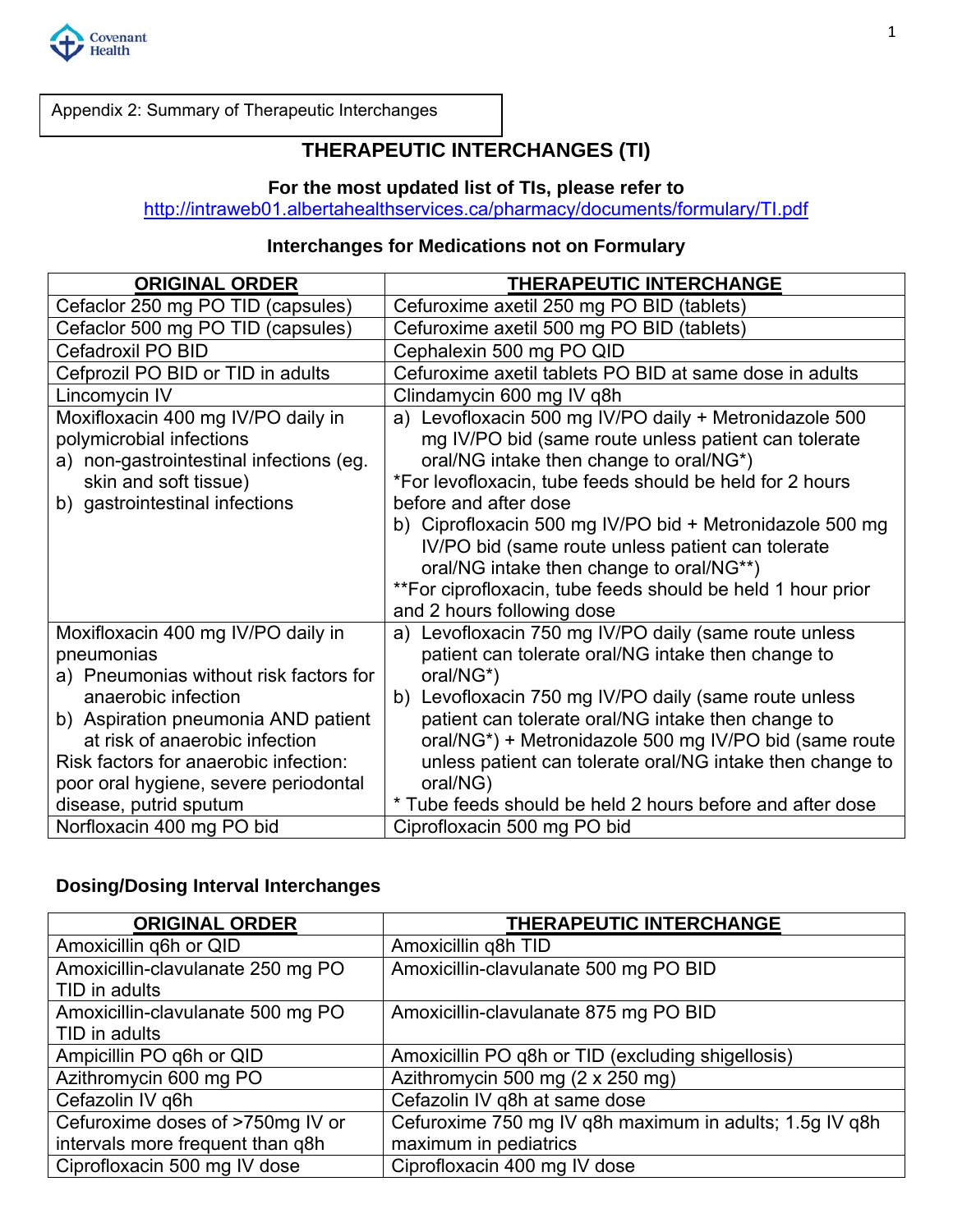

**Dosing/Dosing Interval Interchanges Continued** 

| <b>ORIGINAL ORDER</b>                            | THERAPEUTIC INTERCHANGE                                                                                                                                           |
|--------------------------------------------------|-------------------------------------------------------------------------------------------------------------------------------------------------------------------|
| Clarithromycin (Biaxin <sup>®</sup> ) 500 mg PO  | Clarithromycin extended release (Biaxin® XL) 1000 mg (2 x                                                                                                         |
| <b>BID</b> in adults                             | 500 mg XL tabs) PO once daily with food                                                                                                                           |
| Clindamycin IV greater than 600 mg               | Clindamycin IV 600 mg, excluding obstetrics and gynecology                                                                                                        |
| per dose                                         | patients                                                                                                                                                          |
| Clindamycin IV q6h                               | Clindamycin IV q8h at same dose                                                                                                                                   |
| Clindamycin PO greater than 450 mg<br>per dose   | Clindamycin PO 300 mg qid. For treatment of osteomyelitis<br>or PJP, change to 450 mg PO qid. For other indications,<br>prescriber can increase to 450 mg PO qid. |
| Erythromycin enteric coated 333mg<br>PO tid      | Erythromycin enteric coated base 250 mg PO qid                                                                                                                    |
| Levofloxacin 500 mg IV/PO daily for              | Levofloxacin 750 mg IV/PO daily (In CAP, the recommended                                                                                                          |
| pneumonia in adults                              | duration of treatment is 5 days)                                                                                                                                  |
| Meropenem 1-2g IV q6-8h in adults                | Meropenem 500 mg IV q6h in adults*                                                                                                                                |
|                                                  | Exceptions: cystic fibrosis, CNS infections, ophthalmologic                                                                                                       |
|                                                  | infections (consider dose increase to 2g IV q8h)                                                                                                                  |
|                                                  | *Dose adjustments required for renal failure                                                                                                                      |
| Metronidazole IV q6-8h                           | Metronidazole IV q12h                                                                                                                                             |
|                                                  | Exceptions: subdural empyema, brain abscess, or C. difficile<br>where dosing should be q8h                                                                        |
| Vancomycin PO doses of greater than              | Vancomycin 125 mg PO gid                                                                                                                                          |
| 125 mg qid (when used for severe C.              |                                                                                                                                                                   |
| difficile infection*)                            |                                                                                                                                                                   |
| *Severe CDI is defined as WBC>15,                |                                                                                                                                                                   |
| creatinine >1.5x, hypotension or                 |                                                                                                                                                                   |
| shock or documented/impending toxic<br>megacolon |                                                                                                                                                                   |

# **IV to PO Interchanges**

| <b>ORIGINAL ORDER</b>                  | <b>THERAPEUTIC INTERCHANGE</b>                             |
|----------------------------------------|------------------------------------------------------------|
| Ciprofloxacin 200 mg IV q12h where     | Ciprofloxacin 500 mg PO (or via tube) q12h (q24h if        |
| patient is on enteral feeds or oral/NG | CrCl<30mlmin). Tube feeds should be stopped for 1 hour     |
| medications                            | prior to and 2 hours following dose with 30ml NS flush     |
|                                        | before. And after each dose.                               |
| Ciprofloxacin 400 mg IV q12h where     | Ciprofloxacin 750 mg PO (or via tube*) g12h (g24h if       |
| patient is on enteral feeds or oral/NG | CrCl<30 ml/min). *Tube feeds should be stopped for 1 hour  |
| medications                            | prior to and 2 hours following dose with 30ml NS flush     |
|                                        | before.                                                    |
| Clindamycin IV where patient is on     | Clindamycin 300 mg PO gid, excluding obstetrics patients.  |
| enteral feeds or oral/NG medications   | For treatment of osteomyelitis or PJP, change to 450 mg PO |
|                                        | qid                                                        |
| Levofloxacin IV daily where patient    | Levofloxacin PO daily (same dose/frequency)                |
| can tolerate oral/NG intake            | Tube feeds should be held 2 hours before and after dose    |
| Metronidazole IV where patient is on   | Metronidazole PO at same dose/frequency                    |
| enteral feeds or oral/NG medications   | Exception: Toxic megacolon where IV should be continued    |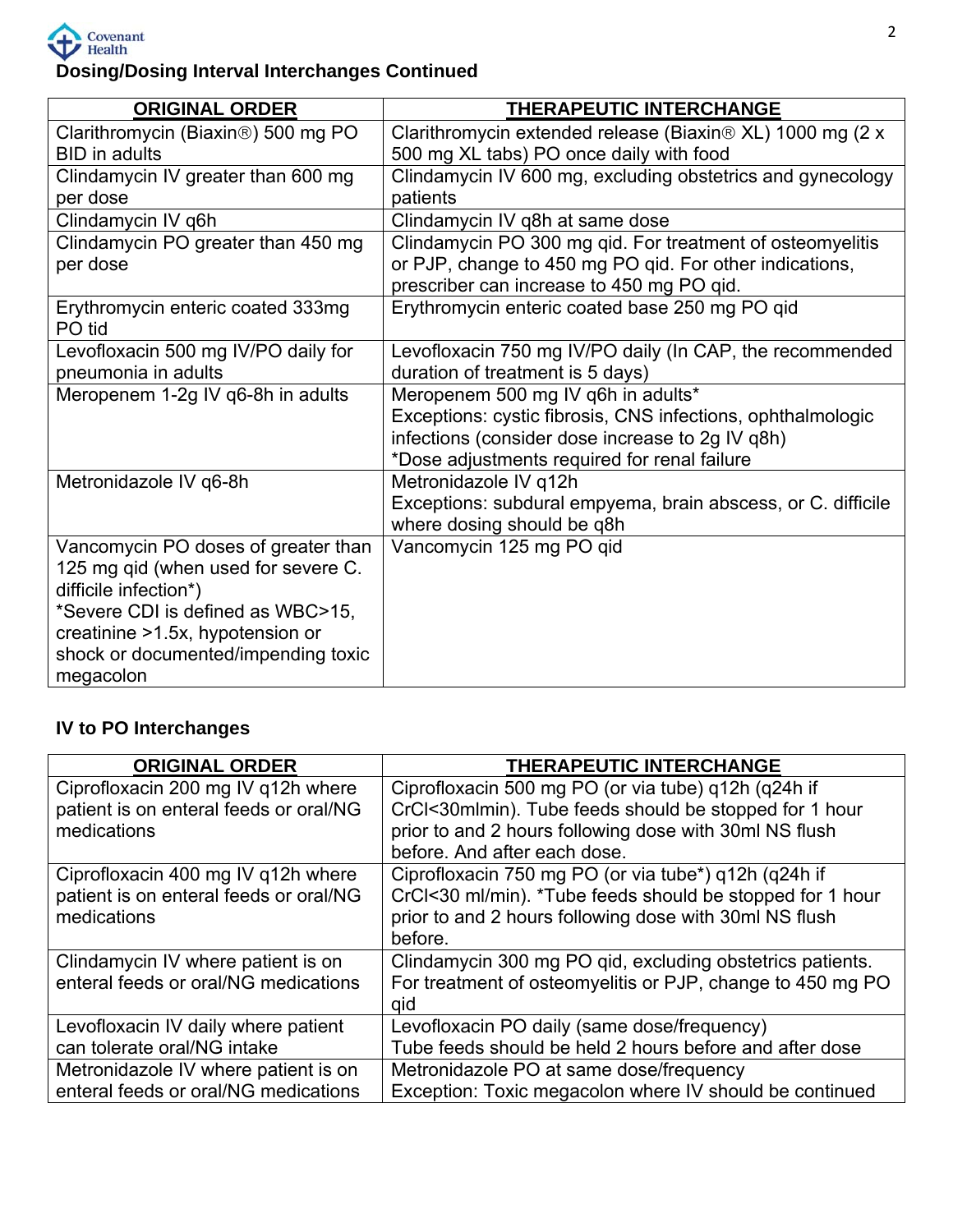

# **Drug Formulation Interchange**

| <b>ORIGINAL ORDER</b>                                    | <b>THERAPEUTIC INTERCHANGE</b>                                                               |
|----------------------------------------------------------|----------------------------------------------------------------------------------------------|
| Amoxicillin chew tab                                     | Amoxicillin oral suspension at same dosage                                                   |
| Erythromycin oral liquid                                 | Erythromycin estolate suspension, equivalent dose                                            |
| Erythromycin oral sold, eg. erythromycin<br>base tablets | Erythromycin enteric coated base solid dose formulation<br>(250 mg EC capsult) at equal dose |
| Itraconazole oral capsules                               | Itraconazole oral solution at same dose and frequency<br>while in hospital                   |
| Nitrofurantoin macrocrystal formulation                  | Nitrofurantoin (60% microcrystal/40% macrocrystal) tablets                                   |
| eg. Macrodantin capsules,                                | (AAPharma)                                                                                   |
| Tevanitrofurantoin capsules                              |                                                                                              |
| Nitrofurantoin                                           | Nitrofurantoin (60% microcrystal/40% macrocrystal) tablets                                   |
| monohydrate/macrocrystal formulation                     | (AAPharma) 50 mg PO qid                                                                      |
| Eg. MacroBID capsules 100 mg PO bid                      |                                                                                              |
| Vancomycin oral doses (capsules)                         | Vancomycin parenteral solution given orally at same                                          |
|                                                          | dosage                                                                                       |

# **Other Therapeutic Interchanges**

| <b>ORIGINAL ORDER</b>                    | <b>THERAPEUTIC INTERCHANGE</b>                             |
|------------------------------------------|------------------------------------------------------------|
| Cefotaxime 1-2g IV q8-12h (in adult      | Ceftriaxone 1-2g IV q12-24h                                |
| patients)                                |                                                            |
| Cefotaxime in pediatric patients > 3     | Cefriaxone 50-100 mg/kg/dose IV q12-24h                    |
| months                                   |                                                            |
| Cefoxitin 1-2g at any dosing interval in | Cefazolin 1-2g IV q8h PLUS / MINUS metronidazole 500 mg    |
| adult patients                           | q12h                                                       |
| Ciprofloxacin IV + Metronidazole IV      | Clindamycin 600 mg IV + Gentamicin 1.5 mg/kg IV pre-op x   |
| pre-op for surgical prophylaxis in       | 1 dose (adults)                                            |
| patients with metronidazole or           | Clindamycin 15 mg/kg (max 600 mg) IV pre-op + Gentamicin   |
| cephalosporin allergy or severe          | 2 mg/kg (based on ABW) IV pre-op x 1 dose (pediatrics)     |
| penicillin allergy                       |                                                            |
| Erythromycin IV in adults                | Azithromycin 500 mg IV daily.                              |
|                                          | Exceptions: Obstetrics, or if prescribed for gastroparesis |
| Erythromycin IV in pediatrics            | Azithromycin 10mg/kg IV dailiy (maximum 500 mg daily).     |
|                                          | Exceptions: Neonates (<1 month old) or when prescribed for |
|                                          | gastroparesis                                              |

# **Other Therapeutic Interchanges Continued**

| <b>ORIGINAL ORDER</b>                  | <b>THERAPEUTIC INTERCHANGE</b>                          |
|----------------------------------------|---------------------------------------------------------|
| Ketoconazole oral                      | Fluconazole oral tabs at equivalent dosage depending on |
|                                        | indication for use                                      |
| Vancomycin PO at any dose if does not  | Metronidazole 500 mg PO tid                             |
| meet clinical guidelines for severe C. |                                                         |
| difficile infection (CDI)*             |                                                         |
| *Severe CDI is defined as WBC>15,      |                                                         |
| creatinine >1.5x, hypotension or shock |                                                         |
| or documented/impending toxic          |                                                         |
| megacolon                              |                                                         |